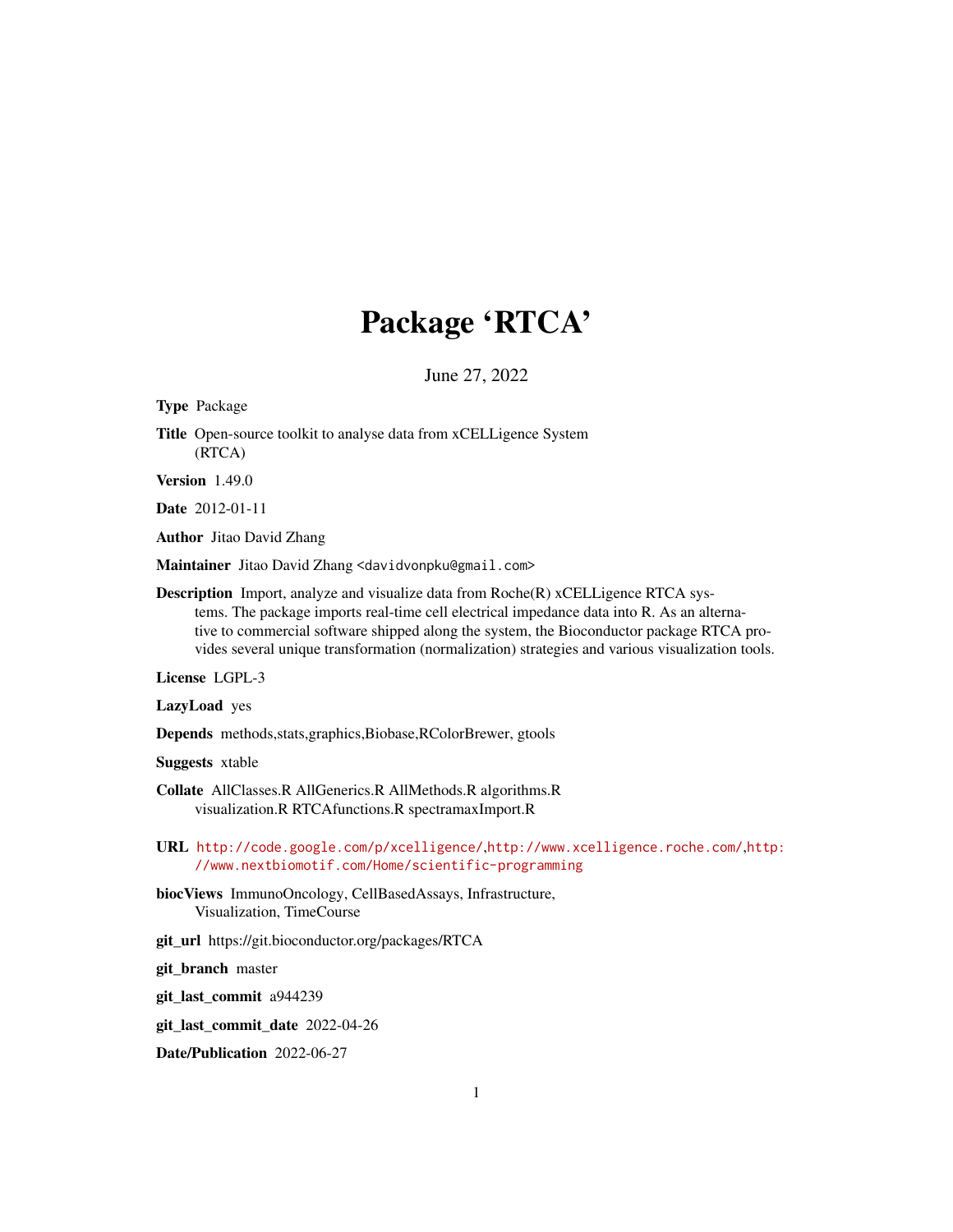## <span id="page-1-0"></span>R topics documented:

|       |                                                                                                                   | -3             |
|-------|-------------------------------------------------------------------------------------------------------------------|----------------|
|       |                                                                                                                   | $\overline{4}$ |
|       | derivative Transform $\ldots \ldots \ldots \ldots \ldots \ldots \ldots \ldots \ldots \ldots \ldots \ldots \ldots$ | 6              |
|       | $factor2$ numeric $\ldots \ldots \ldots \ldots \ldots \ldots \ldots \ldots \ldots \ldots \ldots \ldots \ldots$    | 7              |
|       |                                                                                                                   |                |
|       |                                                                                                                   |                |
|       |                                                                                                                   |                |
|       |                                                                                                                   |                |
|       |                                                                                                                   |                |
|       |                                                                                                                   |                |
|       |                                                                                                                   |                |
|       |                                                                                                                   |                |
|       |                                                                                                                   |                |
|       |                                                                                                                   |                |
|       |                                                                                                                   |                |
|       |                                                                                                                   |                |
| Index |                                                                                                                   | 23             |

alphaNames *Auxilliary functions for experiments with microtitre plates*

## Description

Functions to manipulate indices or names of microtitre plates

## Usage

```
alphaNames(row = 8, column = 12, order=c("column","row"))
repairAlphaName(x)
alphaNames2Pos(x)
rowcol2pos(row = 1, column=1, plateFormat=c("96","384"))
```
## Arguments

| row         | integer, row index, $1, \ldots, 8$ for 96-well plates                            |
|-------------|----------------------------------------------------------------------------------|
| column      | integer, column index, $1, \ldots, 12$ for 96-well plates                        |
| x           | character, Well alpha name, in the form of $[A-Z][0-9][0-9]$ , like $'A01'$      |
| order       | character, should the alpha names returned in a row-first or column-first order? |
| plateFormat | integer, the microtitre format, either 96 or 384                                 |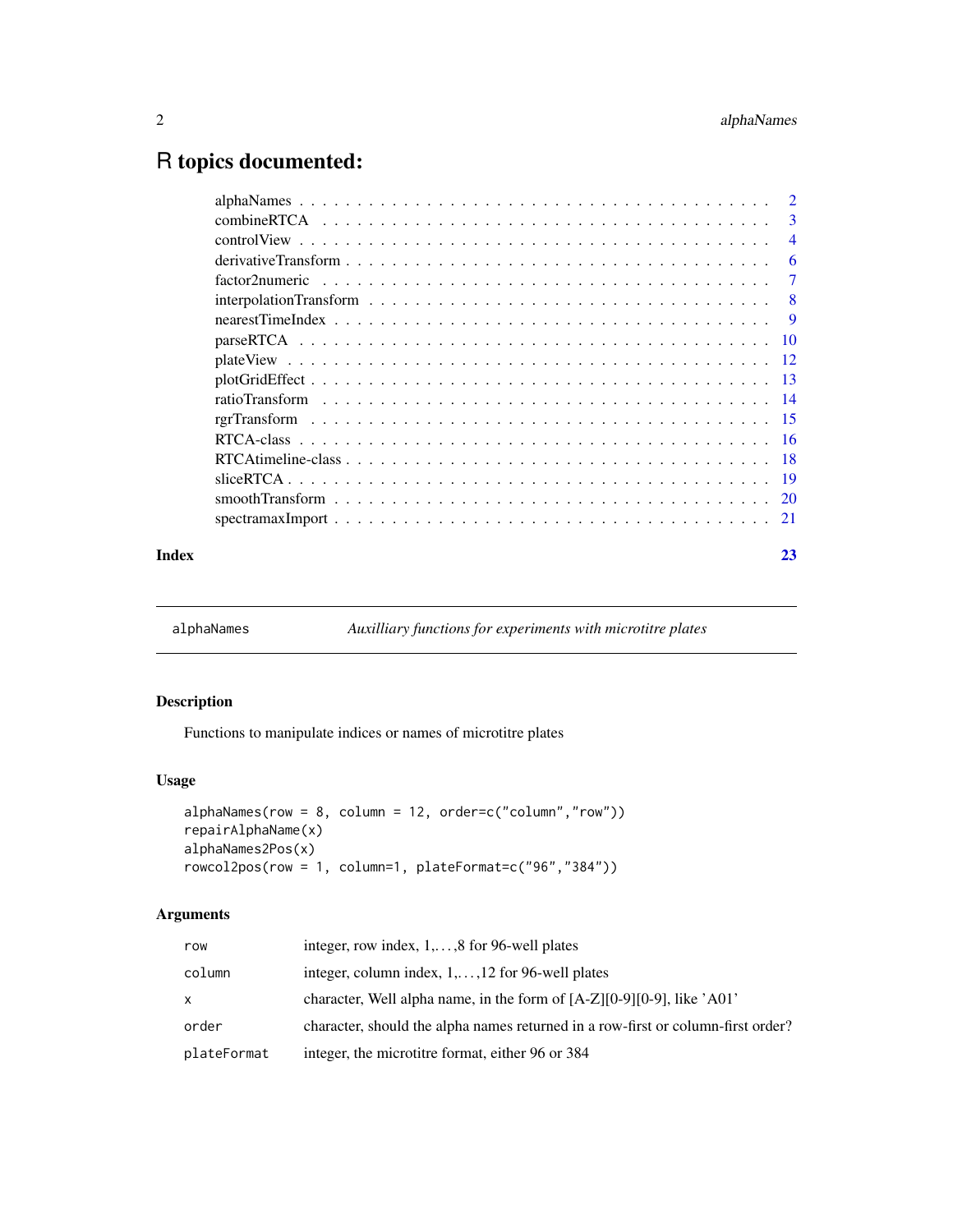## <span id="page-2-0"></span>combineRTCA 3

#### Details

alphaNames returns so-called *alpha well names* in the form of [A-H][0-9][0-9] (i.e., A01, C03, D11, H12) for microtitre plates. The order of returned alphaNames is controlled by the option order, which can be set either as col or row

repairAlphaName attempts to fix incomplete alpha well names. Now it is mainly used to fix well names missing the leading 0 of numeric index, like A1.

alphaName2Pos returns the row and column number of the given alpha well name, in the form of two-column data frame with *row* and *col* as colnames.

rowcol2pos returns the row-wise position index of given row and column index.

## Value

See details

## Author(s)

Jitao David Zhang <jitao\_david.zhang@roche.com>

#### Examples

wells <- alphaNames()

repairAlphaName("A1")

alphaNames2Pos(c("A01","B02","C03","H12"))

rowcol2pos(3,1)

combineRTCA *Combine a list of RTCA objects*

## Description

Combine a list of RTCA objects

#### Usage

```
combineRTCA(list)
```
#### Arguments

list A list of RTCA objects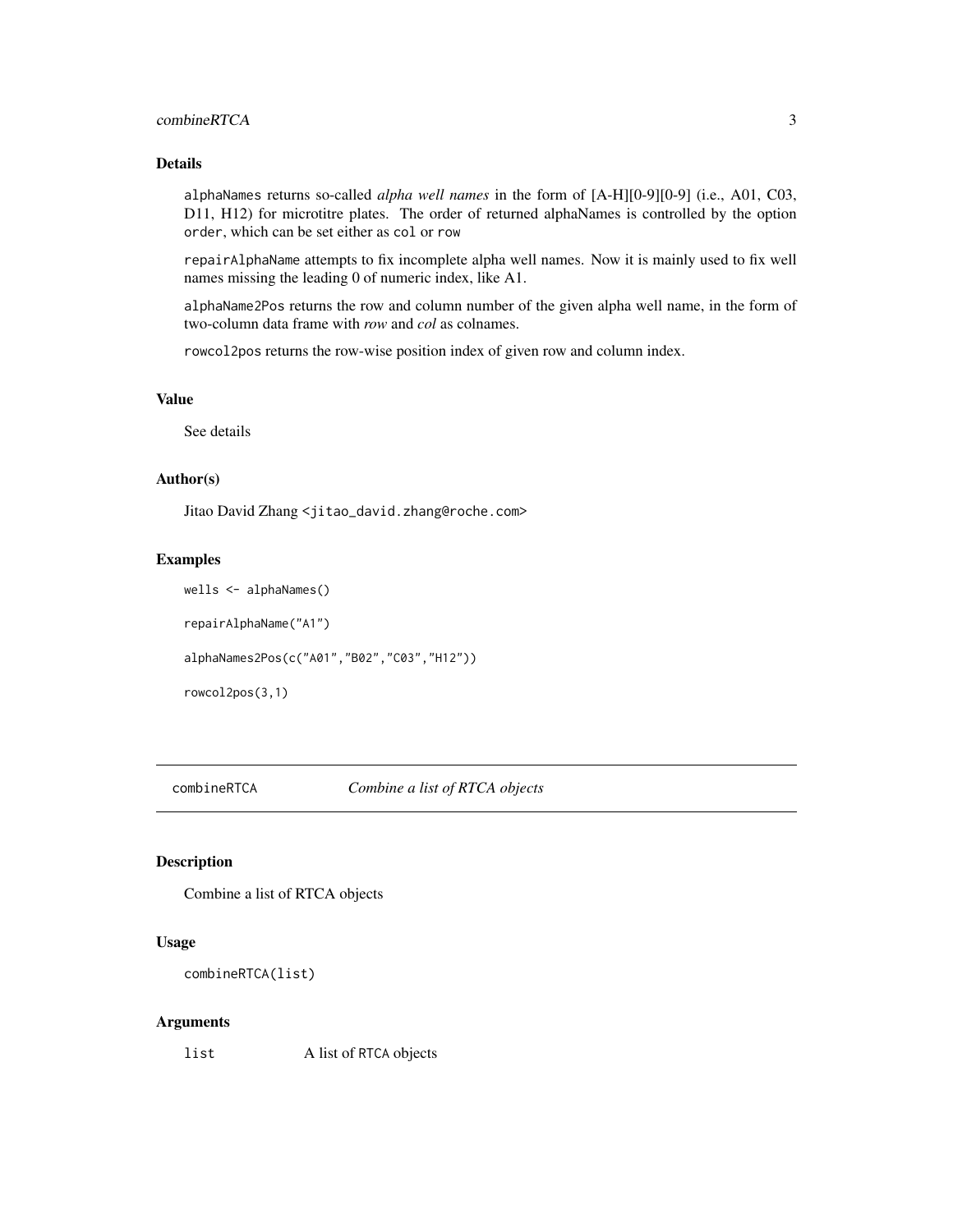#### <span id="page-3-0"></span>Details

The current implementation requires all the objects have exactly the same time-points recorded (or at least of same length).

The combined RTCA object has an obligatory column in the phenoData 'Plate' (upper-case!), which matches the names of the RTCA list. When the list has no names, the 'Plate' field is filled with integer index starting from 1.

#### Value

A new RTCA object

#### Note

Special attention should be given to the cases where the list parameter partially has names. In this case all items without name will be assigned to a 'Plate' field of empty string (""). Therefore it is advised either to assign names to all items of the list, or leave them all off.

#### Author(s)

Jitao David Zhang <jitao\_david.zhang@roche.com>

#### Examples

```
## An artificial example
require(RTCA)
ofile <- system.file("/extdata/testOutput.csv", package="RTCA")
x <- parseRTCA(ofile)
xSub1 \leftarrow x[, 1:3]xSub2 \leftarrow x[, 4:ncol(x)]xComb <- combineRTCA(list(sub1=xSub1, sub2=xSub2))
identical(exprs(x), exprs(xComb))
pData(xComb)$Plate
## in case of nameless list
pData(combineRTCA(list(xSub1, xSub2)))$Plate
## partial names
pData(combineRTCA(list(a=xSub1, xSub2)))$Plate
```
## controlView *PLOT CONTROL WELLS IN RTCA DATA*

#### Description

A convenience function to plot sample wells with control wells on an *E-plate* in RTCA system. To use the function the phenoData field of the RTCA object must contain a field named "GeneSymbol".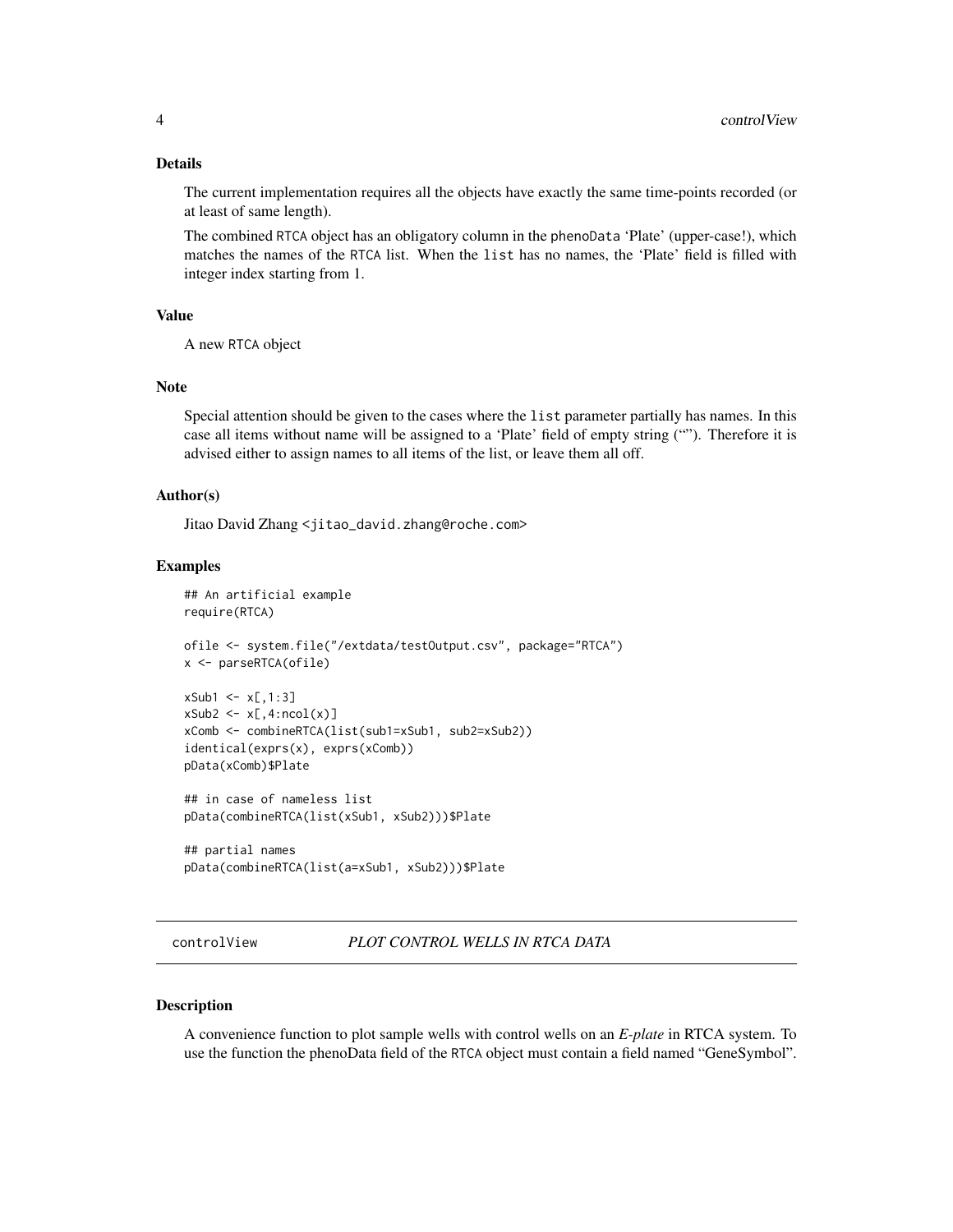## <span id="page-4-0"></span>control View 5

## Usage

controlView(rtca, genesymbol = c("Allstar", "COPB2", "GFP", "mock", "PLK1", "WEE1"), cols, ylim, smooth

## Arguments

| rtca         | An object of RTCA. To use the function, the phenoData must contain a column<br>which name is specified by the pData.column parameter.                                                                       |
|--------------|-------------------------------------------------------------------------------------------------------------------------------------------------------------------------------------------------------------|
| genesymbol   | character, gene symbols to be plotted.                                                                                                                                                                      |
| cols         | character, colors used by the provided gene symbols                                                                                                                                                         |
| ylim         | y-axis lim                                                                                                                                                                                                  |
| smooth       | logical, whether the RTCA object should be smoothed before plotting                                                                                                                                         |
| group        | logical. If 'group' is set to TRUE, wells with the same GeneSymbol will be sum-<br>marized and plotted. For instance, these could be biological replicates. Other-<br>wise each well is plotted separatedly |
| ylab         | y axis label                                                                                                                                                                                                |
| xlab         | x axis label                                                                                                                                                                                                |
| drawsd       | logical, should the error bar be drawn to represent standard deviation?                                                                                                                                     |
| normline     | logical, should the base-time indicated by a line? See ratioTransform for the<br>concept of the <i>base-time</i>                                                                                            |
| ncol         | integer, legend column number                                                                                                                                                                               |
| legendpos    | character, legend position                                                                                                                                                                                  |
| pData.column | The column which the genesymbol parameter will be matched with                                                                                                                                              |
| $\ddotsc$    | other parameters passed to the plot function                                                                                                                                                                |

## Details

The function is often called to draw sample and control in one plot.

## Value

NULL, the function is called for its side effect

## Author(s)

Jitao David Zhang <jitao\_david.zhang@roche.com>

## See Also

**[RTCA](#page-15-1)**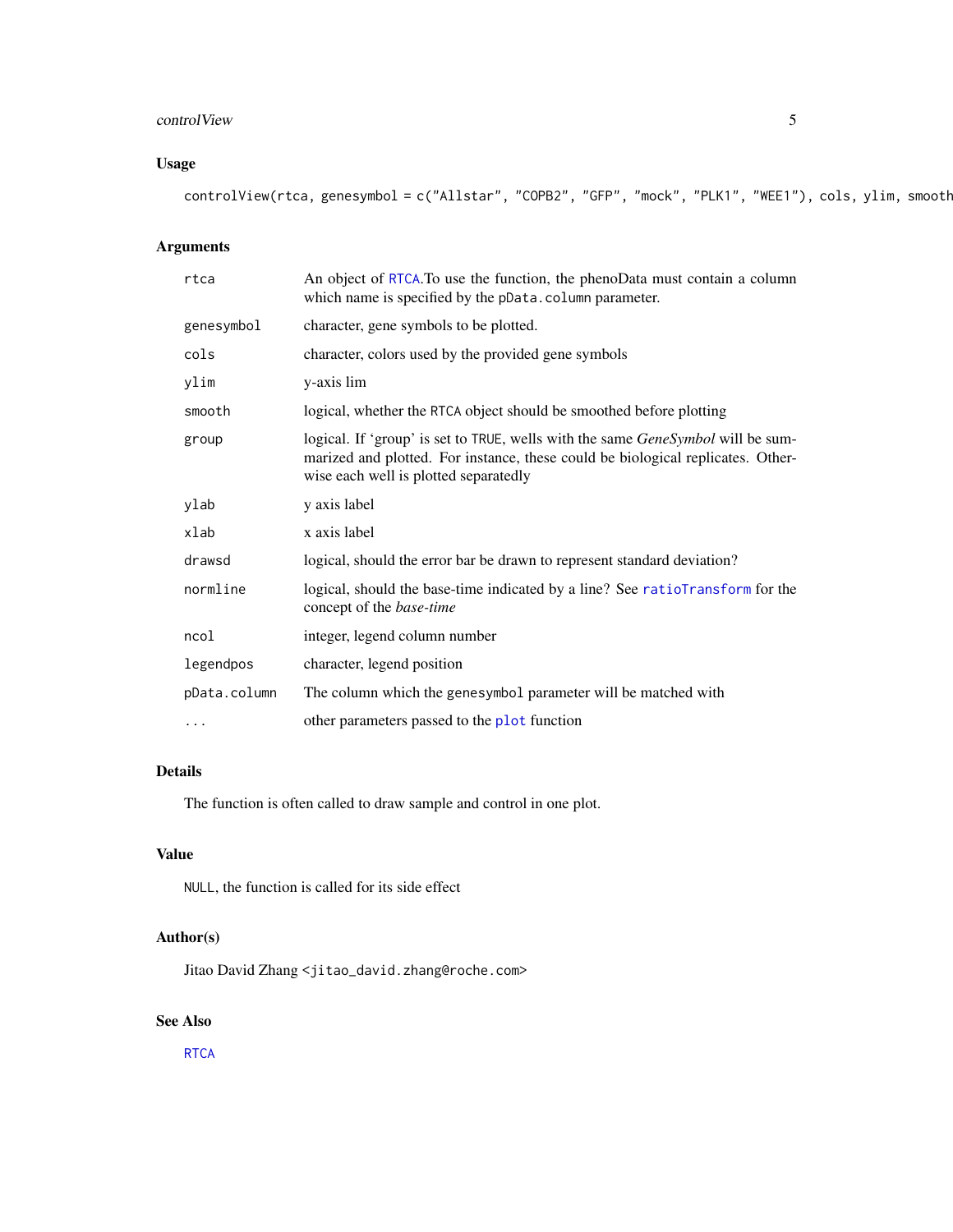## Examples

require(RTCA)

```
ofile <- system.file("extdata/testOutput.csv", package="RTCA")
pfile <- system.file("extdata/testOutputPhenoData.csv", package="RTCA")
pData <- read.csv(pfile, sep="\t", row.names="Well")
metaData <- data.frame(labelDescription=c(
"Rack number",
"siRNA catalogue number",
"siRNA gene symbol",
"siRNA EntrezGene ID",
"siRNA targeting accession"
))
phData <- new("AnnotatedDataFrame", data=pData, varMetadata=metaData)
x <- parseRTCA(ofile, phenoData=phData)
controlView(x, genesymbol=c("mock","COPB2","PLK1"),ylim=c(0,2))
```
<span id="page-5-1"></span>derivativeTransform *DERIVATIVE TRANSFORM OF RTCA OBJECT*

## Description

Derivative transform of RTCA object, returning the change rate of cell impedance

#### Usage

```
derivativeTransform(object)
```
#### Arguments

object An object of [RTCA](#page-15-1)

## Details

The first derivative of the cell impedance curve measured by RTCA. The derivative of the last time point is estimated by that of the next to last point.

## Value

An [RTCA](#page-15-1) object populated with derivative values

## Author(s)

<span id="page-5-0"></span>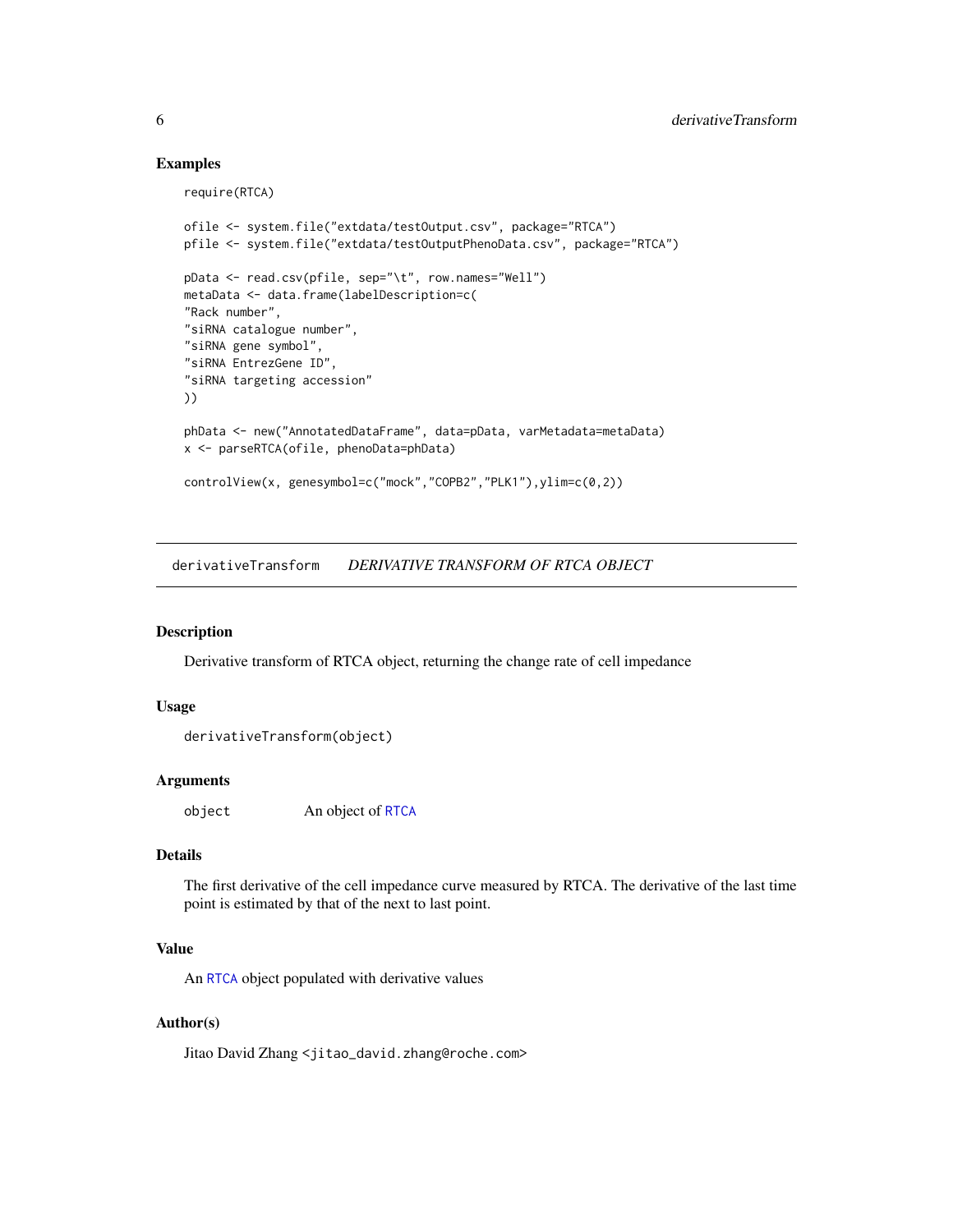## <span id="page-6-0"></span>factor2numeric 7

## See Also

[smoothTransform](#page-19-1) and [interpolationTransform](#page-7-1) for smoothing and interpolating the RTCA data. [rgrTransform](#page-14-1) calculates relative growth rate, which calls derivativeTransform.

#### Examples

```
require(RTCA)
```

```
ofile <- system.file("/extdata/testOutput.csv", package="RTCA")
x <- parseRTCA(ofile)
```

```
xDeriv <- derivativeTransform(x)
```
<span id="page-6-2"></span>factor2numeric *FACTOR UNITILITIES*

## <span id="page-6-1"></span>Description

The functions implement easy interface to certain tasks of factor. See datails for explaination

#### Usage

```
factor2numeric(x)
relevels(x, refs)
```
#### Arguments

|      | A vector of factor                                                  |
|------|---------------------------------------------------------------------|
| refs | A vector of character, reference vector to give the order of levels |

## Details

[relevels](#page-6-1) re-arrange the order of levels by the given character refs. Alternatively user could use factor(...,levels=refs) to achieve a similar effect, however the [relevels](#page-6-1) enables also partial list. The missing levels in refs will be ordered to the last.

[factor2numeric](#page-6-2) converts factor of numerics into their numeric form.

## Value

A vector of factor

#### Author(s)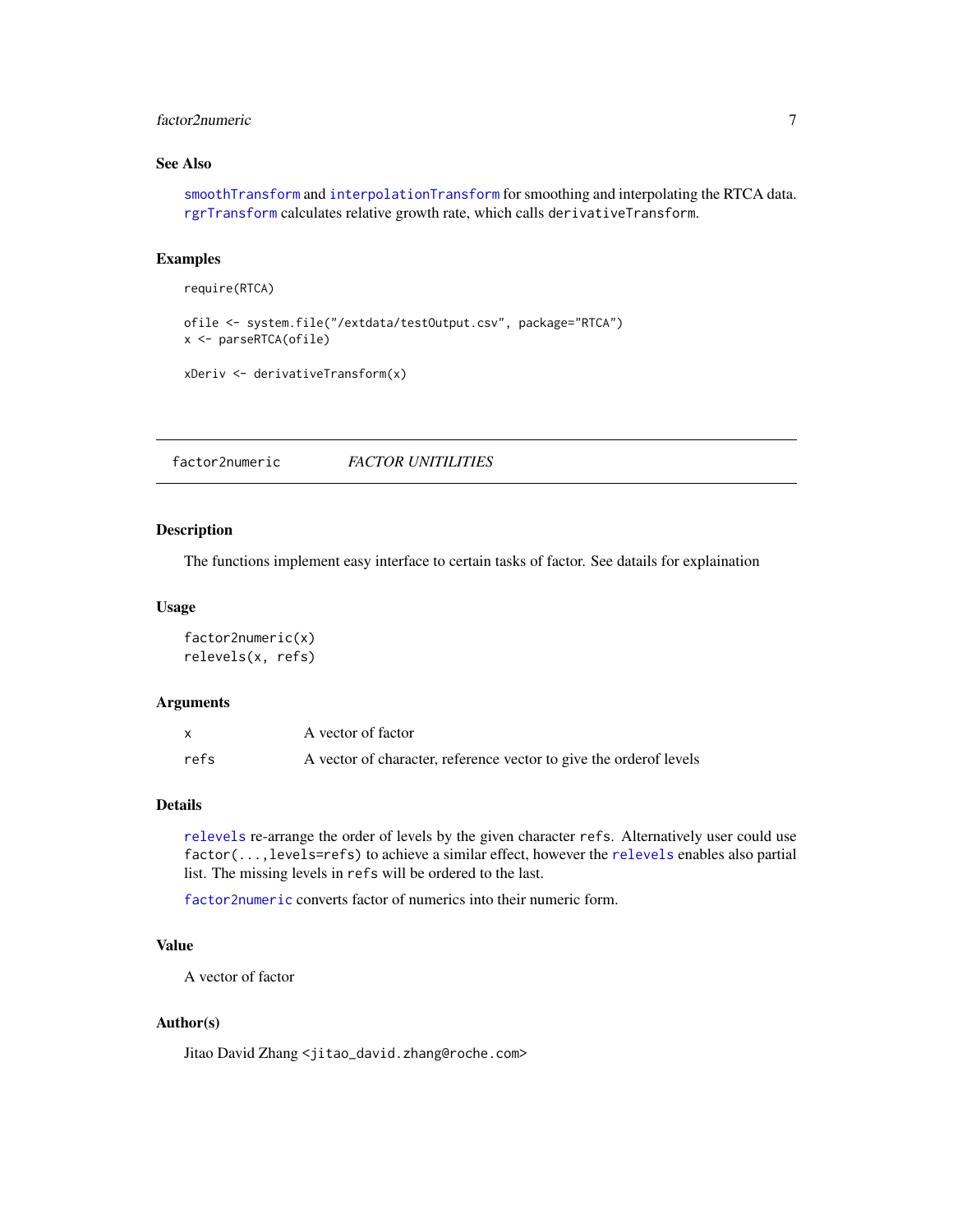#### Examples

```
## factor2numeric
numFac <- factor(c(3.5, 2.5, 2.5,3.5, 1))
numFac
levels(numFac)
factor2numeric(numFac)
class(factor2numeric(numFac))
## relevels
relevels(numFac, c("3.5", "1", "2.5"))
relevels(numFac, c("3.5", "2.5"))
```
<span id="page-7-1"></span>interpolationTransform

*TRANSFORM RTCA DATA WITH INTERPOLATION*

## Description

Interpolate RTCA data

#### Usage

interpolationTransform(object, interval=0.01, method=c("linear","constant","fmm","periodic","natural

## Arguments

| object   | An RTCA object                                                                                                                                                                                                                                                       |
|----------|----------------------------------------------------------------------------------------------------------------------------------------------------------------------------------------------------------------------------------------------------------------------|
| $\ddots$ | other parameters, interval and method are implemented, see below                                                                                                                                                                                                     |
| interval | numeric, the interval between interpolated points, set to 0.01 by default                                                                                                                                                                                            |
| method   | character, specifying the method for interpolation, "linear" by default (for linear<br>interpolation). Allowed options are: "linear" and "constant" for approx inter-<br>polation, and "fmm", "periodic", "natural" and "monoH.FC" for cubic spline<br>interpolation |

## Details

Since most RTCA experiements record the experiments in the irregular time-series, sometimes however it is desired to have regular intervals. interpolationTransform interpolate between data points to estimate results of regular intervals.

Two classes of interpolations are supported by now: linear (using [approx](#page-0-0)) and cubic spline ([spline](#page-0-0)) interpolation. By default linear interpolation is used.

## Value

An interpolated object of [RTCA](#page-15-1).

<span id="page-7-0"></span>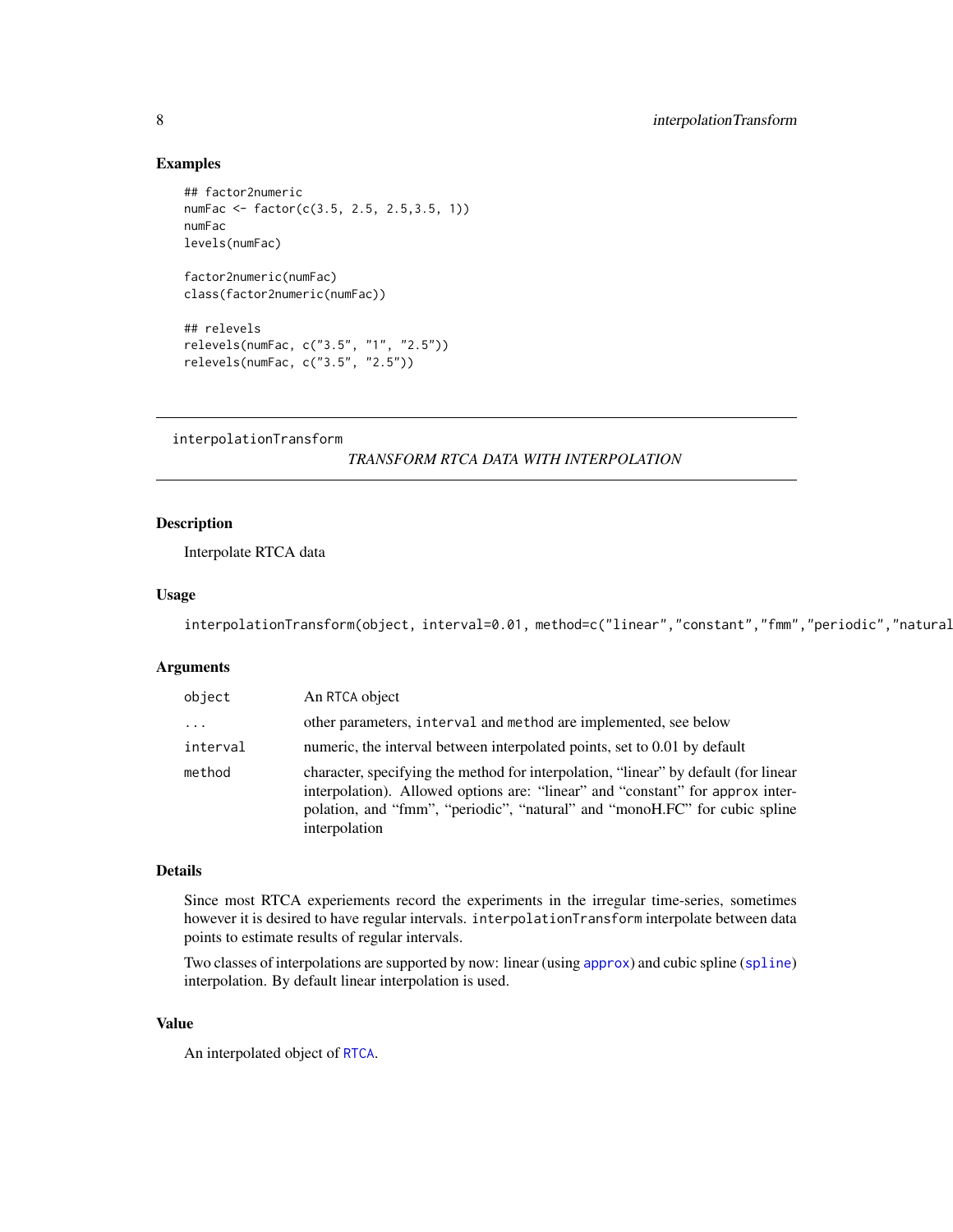## <span id="page-8-0"></span>nearestTimeIndex 9

#### Author(s)

Jitao David Zhang <jitao\_david.zhang@roche.com>

#### See Also

[rgrTransform](#page-14-1) stands for *relative growth rate transformation*, [ratioTransform](#page-13-1) for ratio normalization adopted by Roche commercial software. [smoothTransform](#page-19-1) to smooth the RTCA readout.

#### Examples

```
require(RTCA)
```

```
ofile <- system.file("/extdata/testOutput.csv", package="RTCA")
x <- parseRTCA(ofile)
```

```
xInter <- interpolationTransform(x)
```
nearestTimeIndex *GET INDEX FOR NEAREST TIME*

## Description

Get index for the nearest time point to the given one. Called internally in many time-point related functions.

#### Usage

```
nearestTimeIndex(rtca, time)
```
## Arguments

| rtca | An object of RTCA     |
|------|-----------------------|
| time | numeric, a time point |

## Details

The function finds the time point with minimum absolute difference to the given time and returns its index.

## Value

An integer, the index of the nearest time point

### Author(s)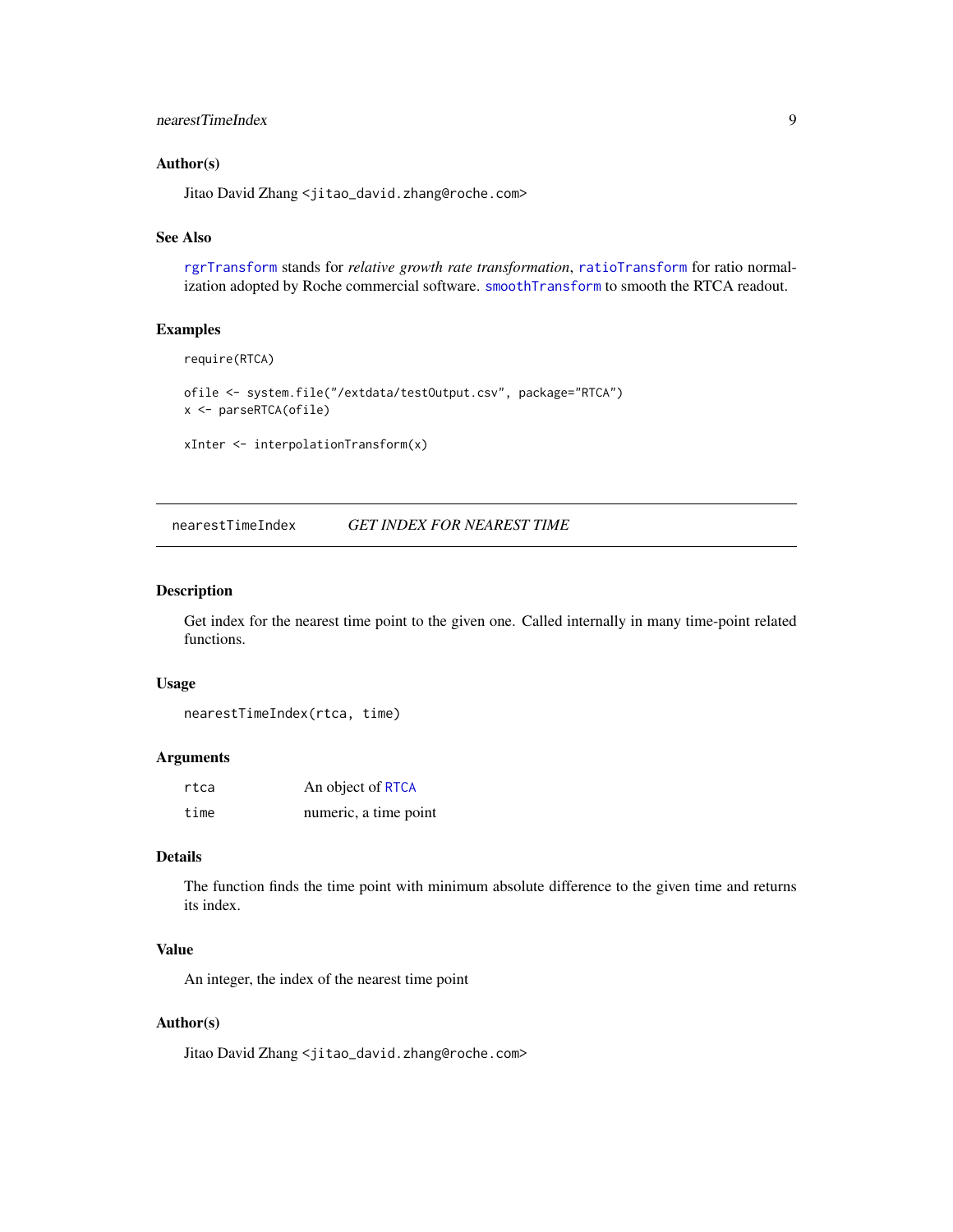## See Also

[timepoints](#page-15-2) to return all time points of an [RTCA](#page-15-1) object.

#### Examples

```
require(RTCA)
```

```
ofile <- system.file("/extdata/testOutput.csv", package="RTCA")
x <- parseRTCA(ofile)
x
```

```
xIndex <- nearestTimeIndex(x, 25)
timepoints(x)[xIndex]
```
<span id="page-9-1"></span>parseRTCA *PARSE RTCA OUTPUT FILE*

#### Description

The function parses RTCA output file into RTCA object

#### Usage

parseRTCA(file, dec = ".", phenoData, maskWell, ...)

## Arguments

| file      | character, name of the RTCA output file                                      |
|-----------|------------------------------------------------------------------------------|
| dec       | decimal sign of the file                                                     |
| phenoData | phenoData                                                                    |
| maskWell  | character, either names or regular expression pattern(s) for well(s) to mask |
| .         | other parameters passed to read, table                                       |

## Details

A csv-like format file can be exported from the RTCA device, which can be fed into this function to set up an instance of [RTCA](#page-15-1) object.

In the */extdata/* directory of the package, such a file is provided as an example. The first line contains the experiment ID, which is followed by a matrix of recorded data in the tabular form. The first and second column records the time-interval in the unit of hour and hour-minute-second format respectively. The rest columns then record the read-out ('Cell-Index', or 'CI') of the device, with each well a role.

phenoData allows user to annotate the wells.Its usage mimicks the ExpressionSet object in the Biobase package.

maskWell allows to mask wells in case, for example, they are known to be contaminated. The values can be either a vector of well names, or a regular expression pattern for wells to be masked. To learn regular expression patterns see [grep](#page-0-0).

<span id="page-9-0"></span>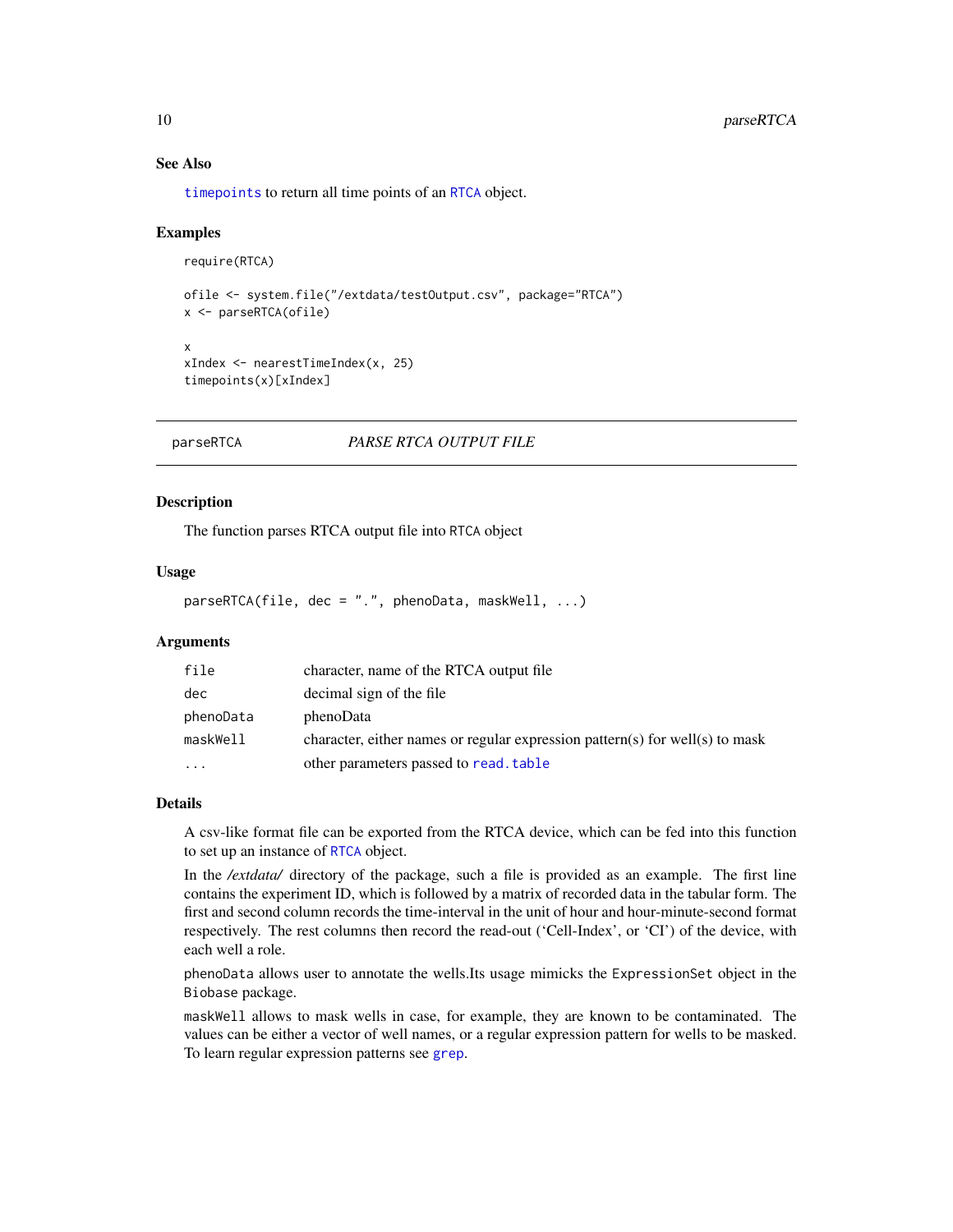## parseRTCA 11

## Value

An object of RTCA-class

#### Author(s)

Jitao David Zhang <jitao\_david.zhang@roche.com>

#### References

[http://www.roche-applied-science.com/proddata/gpip/3\\_8\\_9\\_1\\_1\\_1.html](http://www.roche-applied-science.com/proddata/gpip/3_8_9_1_1_1.html)

#### Examples

```
require(RTCA)
ofile <- system.file("extdata/testOutput.csv", package="RTCA")
pfile <- system.file("extdata/testOutputPhenoData.csv", package="RTCA")
pData <- read.csv(pfile, sep="\t", row.names="Well")
metaData <- data.frame(labelDescription=c(
"Rack number",
"siRNA catalogue number",
"siRNA gene symbol",
"siRNA EntrezGene ID",
"siRNA targeting accession"
))
phData <- new("AnnotatedDataFrame", data=pData, varMetadata=metaData)
x <- parseRTCA(ofile, phenoData=phData)
print(x)
## mask wells, e.g. due to unusual values
x.skip <- parseRTCA(ofile, phenoData=phData, maskWell=c("D09"))
x.skip.multiWells <- parseRTCA(ofile, phenoData=phData, maskWell=c("A01", "B01",
"C02"))
## skip the last row
x.skip.pattern <- parseRTCA(ofile, phenoData=phData,
maskWell=c("H[0-9]{2}"))
## check the number of masked wells
noMasked <- function(x) sum(apply(x, 2, function(x) all(is.na(x))))
noMasked(exprs(x))
noMasked(exprs(x.skip))
noMasked(exprs(x.skip.multiWells))
noMasked(exprs(x.skip.pattern))
```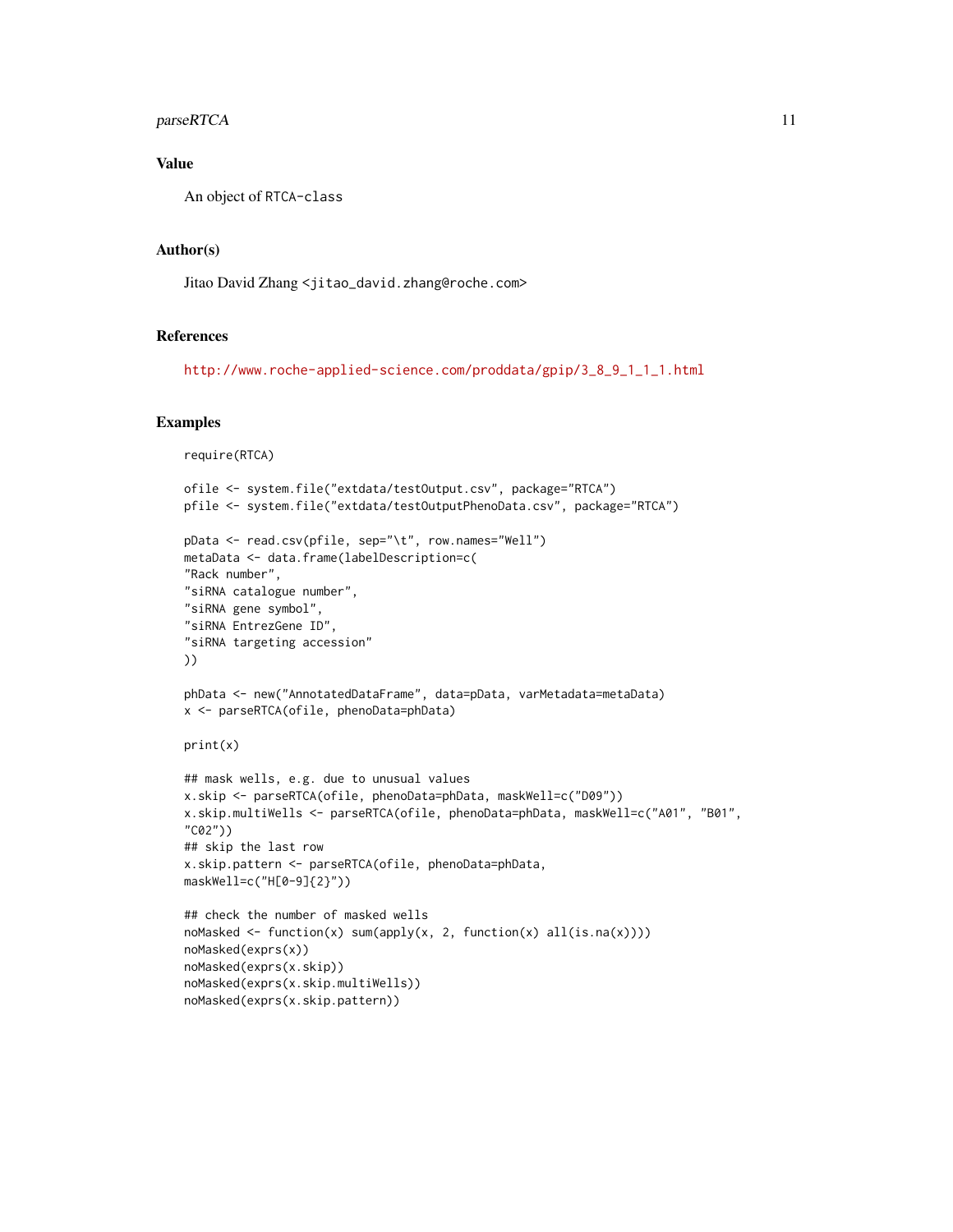<span id="page-11-0"></span>

## Description

Plots a *E-plate* in RTCA assays in one plot to convey an overview of the plate

#### Usage

```
plateView(rtca, ylim, titles,...)
```
## Arguments

| rtca     | An object of RTCA                                                                                                                                                                                                                                                       |
|----------|-------------------------------------------------------------------------------------------------------------------------------------------------------------------------------------------------------------------------------------------------------------------------|
| vlim     | ylab lim                                                                                                                                                                                                                                                                |
| titles   | Titles of sub-figures representing each well. If missing, the function seeks<br>whether a Well column is available in the pData of the RTCA object, and if<br>so, its value will be used. If not, the sample names (by sampleNames function)<br>will be used as titles. |
| $\cdots$ | Other parameters passed to the plot function. Currently options col, 1ty and<br>lwd are supported. See details below.                                                                                                                                                   |

## Details

For now the function only supports the visualization of a 96-well *E-plate*.

The plate view plot draws lines indicating cell index (or its transformations) in a birdview. When ... are not specified, default color, line style and width are used. col,lty and lwd can be a vector, and if needed they will be expanded to have the same length as wells.

## Value

NULL, the function is called for the side effect

#### Author(s)

Jitao David Zhang <jitao\_david.zhang@roche.com>

## See Also

[RTCA](#page-15-1) for data structure, [plot](#page-0-0) for the basic plot function.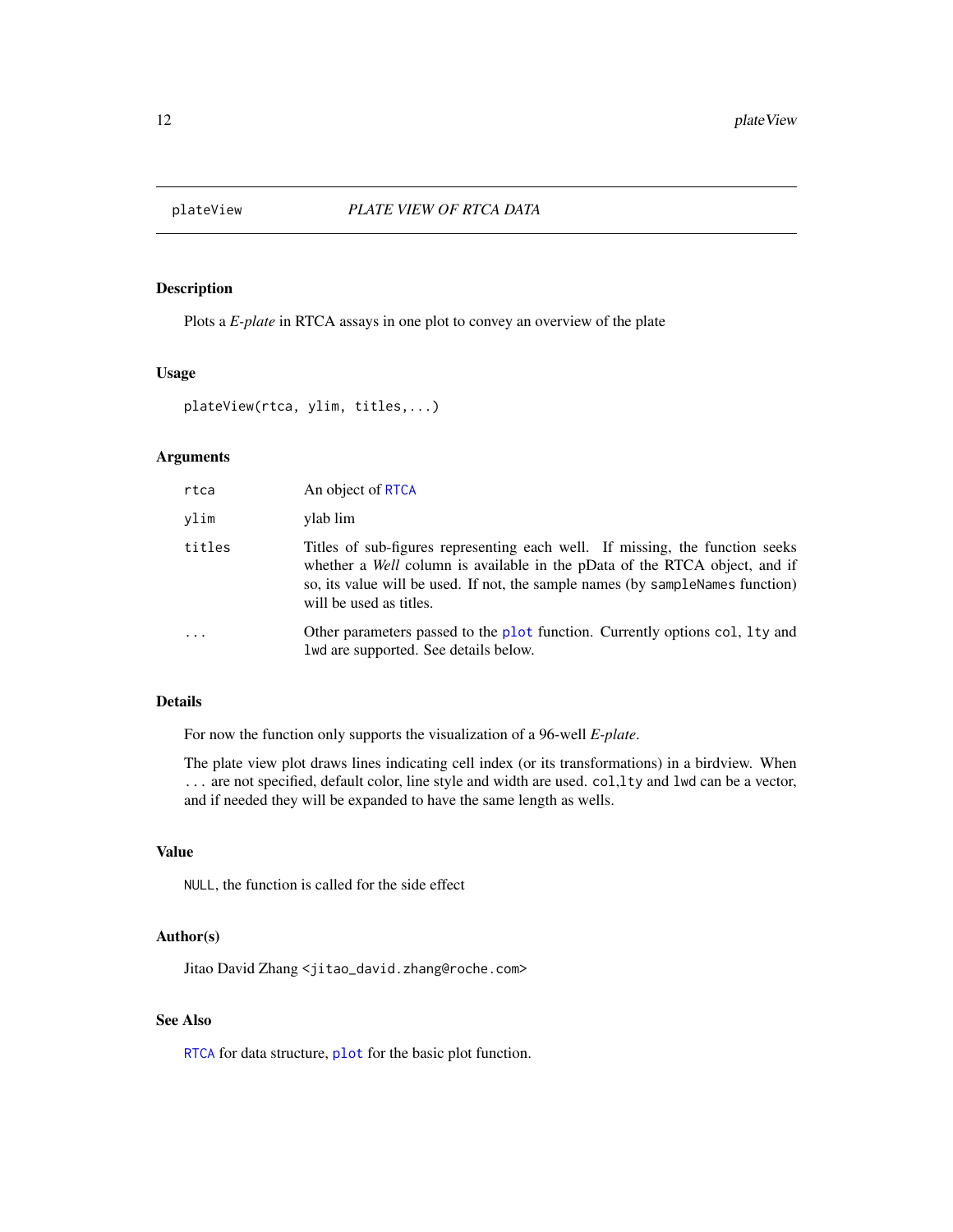## <span id="page-12-0"></span>plotGridEffect 13

#### Examples

require(RTCA)

```
ofile <- system.file("extdata/testOutput.csv", package="RTCA")
rtca <- parseRTCA(ofile)
## Not run automatically, because of 'margin too large'
## plateView(rtca)
## plateView(rtca, lty=2)
## plateView(rtca, col=rep(1:8, each=12))
rtca.skip <- parseRTCA(ofile, maskWell="H[0-9]{2}")
## plateView(rtca.skip)
```
plotGridEffect *PLOT GRID EFFECT OF RTCA*

## Description

Plot the mean and deviation of rows/columns of a RTCA *E-plate*, to provide hints of potential row/column effect of the plate

## Usage

```
plotGridEffect(rtca, mode = c("column", "row"), xlab = "time point",
ylab = "readout", legend = TRUE, col, ...)
```
## Arguments

| rtca   | An object of RTCA                                                     |
|--------|-----------------------------------------------------------------------|
| mode   | character, either "column" or "row", to choose which effect to depict |
| xlab   | x-axis label                                                          |
| ylab   | y-axis label                                                          |
| legend | logical, whether the legend should be added                           |
| col    | Color of the curves                                                   |
|        | Further parameters passed to plot function                            |

## Details

The error bars depicts the standard deviations

#### Value

NULL, the funciton is called for its side effect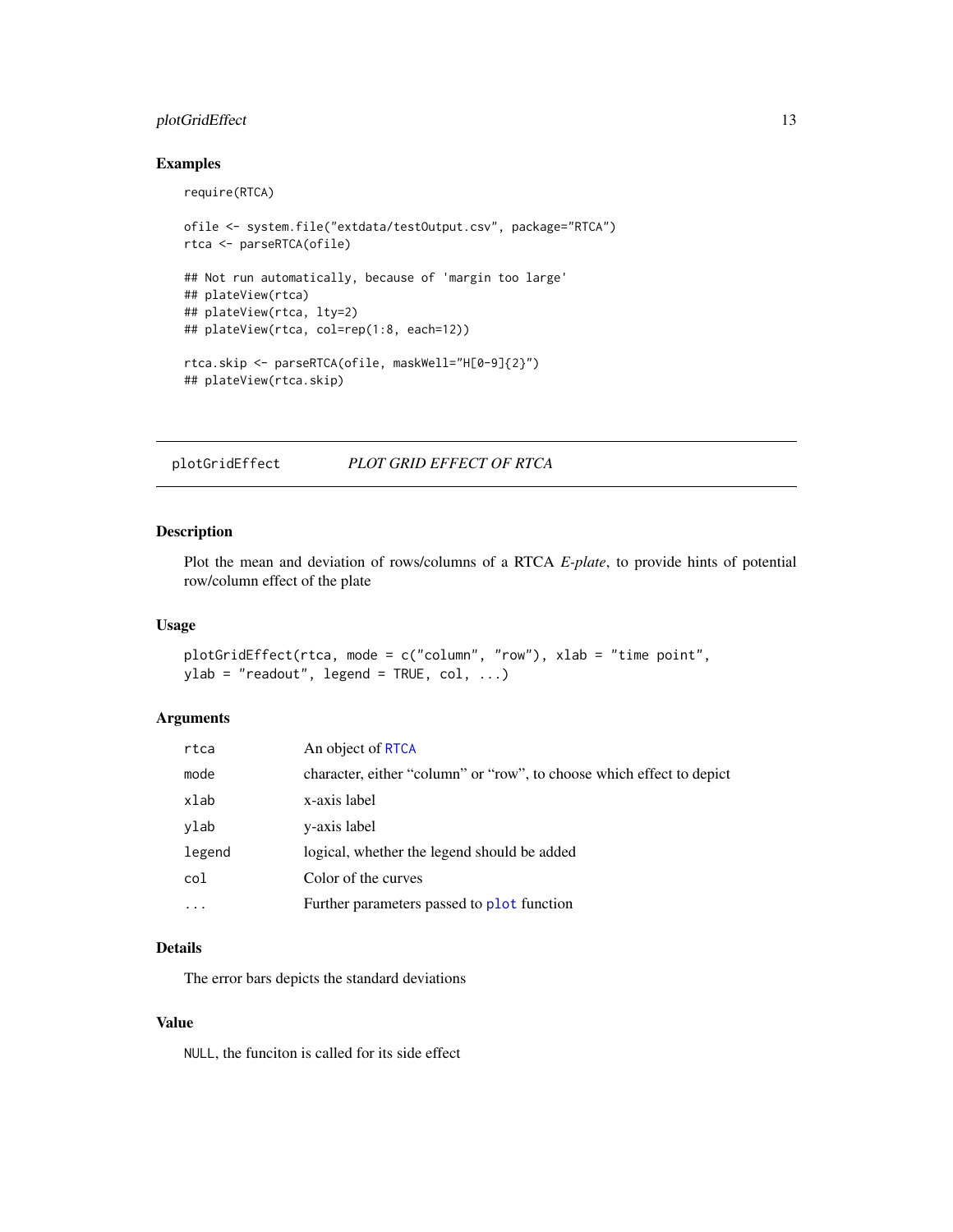#### Author(s)

Jitao David Zhang

#### Examples

require(RTCA)

```
ofile <- system.file("extdata/testOutput.csv", package="RTCA")
x <- parseRTCA(ofile)
plotGridEffect(x)
```
<span id="page-13-1"></span>ratioTransform *RATIO TRANSFORMATION OF RTCA DATA*

#### Description

Performs ratio transformation (normalisation) of RTCA data, as recommended by the producer Roche.

## Usage

ratioTransform(object, time)

#### Arguments

| object | An object of RTCA                                                  |
|--------|--------------------------------------------------------------------|
| time   | numeric, the time point used to normalize the whole series of data |

#### Details

The *xCelligence* software provided by Roche performs ratio transform implicitly by dividing the time-series impedance measurement by the value of a selected time point (so-called 'base-time'), for instance 5 hours after compound transfection, in each cell. The aim of this transformation was to scale (normalize) the data of different wells, since the normalized values of all wells are uniformly 1 at the base-time.

However, this method is vulnerable to arbitrary selection of the time point chosen to normalize. It may be helpful to try several base-time values before comparing normalized results.

See [derivativeTransform](#page-5-1) and [rgrTransform](#page-14-1) for other normalization (scaling) possibilities.

#### Value

An object of [RTCA](#page-15-1), populated with normalized value. The normalized values of all wells are uniformly 1 at the base-time.

## Author(s)

<span id="page-13-0"></span>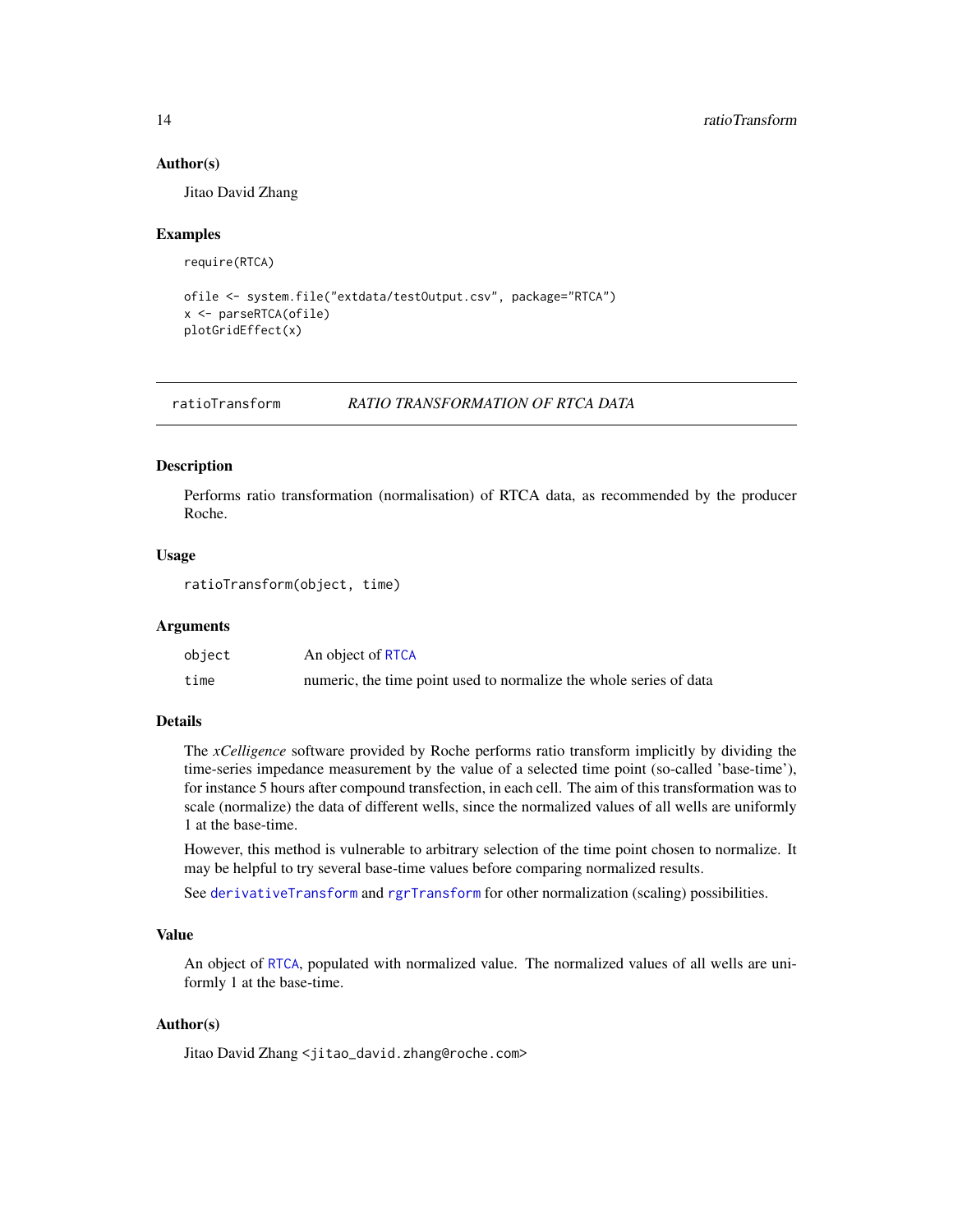## <span id="page-14-0"></span>rgrTransform 15

## See Also

[smoothTransform](#page-19-1) and [interpolationTransform](#page-7-1) for smoothing and interpolating the RTCA data. [rgrTransform](#page-14-1) calculates relative growth rate, derivativeTransform calculates derivatitve. The later two methods are not sensative to the selection of base-time point.

## Examples

```
require(RTCA)
ofile <- system.file("/extdata/testOutput.csv", package="RTCA")
x <- parseRTCA(ofile)
xNorm <- ratioTransform(x, 35)
```
<span id="page-14-1"></span>rgrTransform *TRANSFORM RTCA DATA INTO RELATIVE GROWTH RATE*

## Description

Transform RTCA data into relative growth rate

#### Usage

rgrTransform(object, smooth)

## Arguments

| object | An object of RTCA                                                                                  |
|--------|----------------------------------------------------------------------------------------------------|
| smooth | logical, should the object be smooth transformed after the rgrTransform? Set<br>to TRUE by default |

## Details

TODO: relative growth rate

#### Value

An object of [RTCA](#page-15-1) populated with relative growth rate instead of input data

## Author(s)

Jitao David Zhang <jitao\_david.zhang@roche.com>

## References

TODO: reference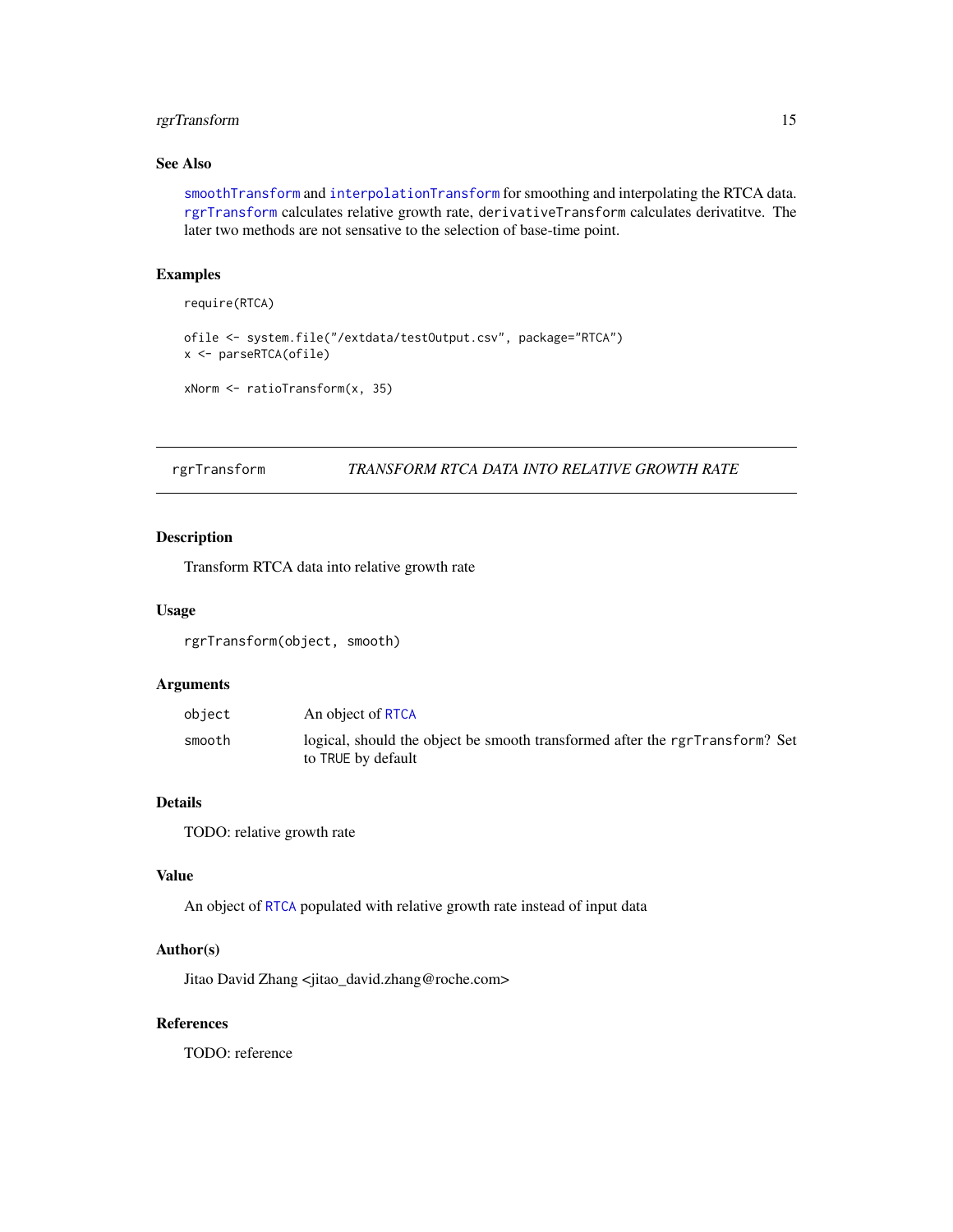## See Also

[derivativeTransform](#page-5-1) for first derivative. [ratioTransform](#page-13-1) for ratio normalization adopted by Roche commercial software. [smoothTransform](#page-19-1) and [interpolationTransform](#page-7-1) for other transformation possibilities.

#### Examples

require(RTCA)

ofile <- system.file("/extdata/testOutput.csv", package="RTCA") x <- parseRTCA(ofile)

xRgr <- rgrTransform(x)

<span id="page-15-1"></span>RTCA-class *Class "RTCA"*

#### <span id="page-15-2"></span>Description

RTCA object

#### Objects from the Class

Objects can be created by calls of the form new("RTCA", assayData, phenoData, featureData, experimentData, annotation, exprs, ...). However, it is more common to be constructed by [parseRTCA](#page-9-1) function by reading in RTCA output data directly.

#### Slots

expID: Object of class "character", experiment ID

timeline: Object of class "RTCAtimeline", recording action track along the time line

assayData: Object of class "AssayData", assay data inherited from ExpressionSet-class

phenoData: Object of class "AnnotatedDataFrame", pheno data of the assay, annotating the wells

featureData: Object of class "AnnotatedDataFrame", feature data of the assay, preserved for time-line recording by the package

experimentData: Object of class "MIAME", idle

annotation: Object of class "character", idle

.\_\_classVersion\_\_: Object of class "Versions",idle

## Extends

Class [ExpressionSet-class](#page-0-0), directly. Class [eSet-class](#page-0-0), by class "ExpressionSet", distance 2. Class [VersionedBiobase-class](#page-0-0), by class "ExpressionSet", distance 3. Class [Versioned-class](#page-0-0), by class "ExpressionSet", distance 4.

<span id="page-15-0"></span>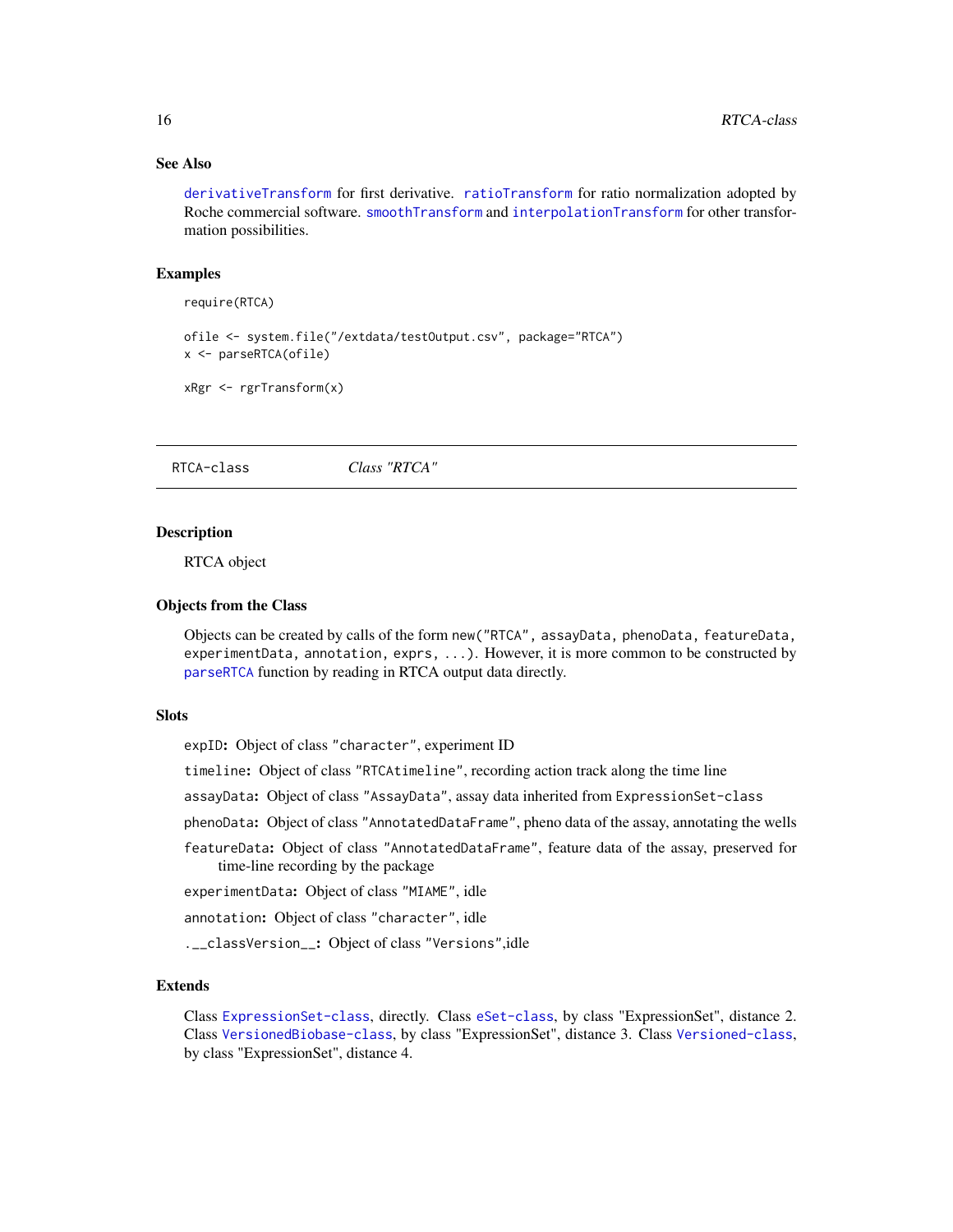#### <span id="page-16-0"></span> $RTCA-class$   $17$

## **Methods**

- addAction signature(object = "RTCA", time = "numeric",action = "character"): add action at the specified time, passed to the RTCAtimeline slot
- getAction signature(object = "RTCA", time = "numeric"): get action at the specified time, passed to the RTCAtimeline slot
- $plotRTCA$  signature(x = "RTCA"): plot RTCA
- rmAction signature(object = "RTCA", time = "numeric"): remove action at the specified time, passed to the RTCAtimeline slot
- show signature(object = "RTCA"): print method
- expID codesignature(object = "RTCA"): get Experiment ID
- expID<- codesignature(object = "RTCA", value = "ANY"): set Experiment ID
- time signature( $x = "RTCA"$ ): deprecated

timeline signature(object = "RTCA"): get the RTCAtimeline slot

timeline<- signature(object = "RTCA"): assign the RTCAtimeline slot

timepoints signature(object = "RTCA"): get the recording time points in a vector

- timepoints<- signature(object = "RTCA"): assign the recording time points
- updateAction signature(object = "RTCA", time = "numeric", action = "character"): update the action at the specified time, passed to the RTCAtimeline slot
- plot signature( $x = "RTCA", y$ ): plot the RTCA running plot with [matplot](#page-0-0). y is interpretated as the indices of the columns to be plotted, and will be expanded to all the columns in case it is missing.

#### Author(s)

Jitao David Zhang <jitao\_david.zhang@roche.com>

## References

- 1 [https://www.roche-applied-science.com/sis/xcelligence/index.jsp?id=xcect\\_000000](https://www.roche-applied-science.com/sis/xcelligence/index.jsp?id=xcect_000000) introduces *xCelligence* system.
- 2 [http://www.roche-applied-science.com/proddata/gpip/3\\_8\\_9\\_1\\_1\\_1.html](http://www.roche-applied-science.com/proddata/gpip/3_8_9_1_1_1.html) for brief introduction into RTCA

#### Examples

new("RTCA", expID="testExp01")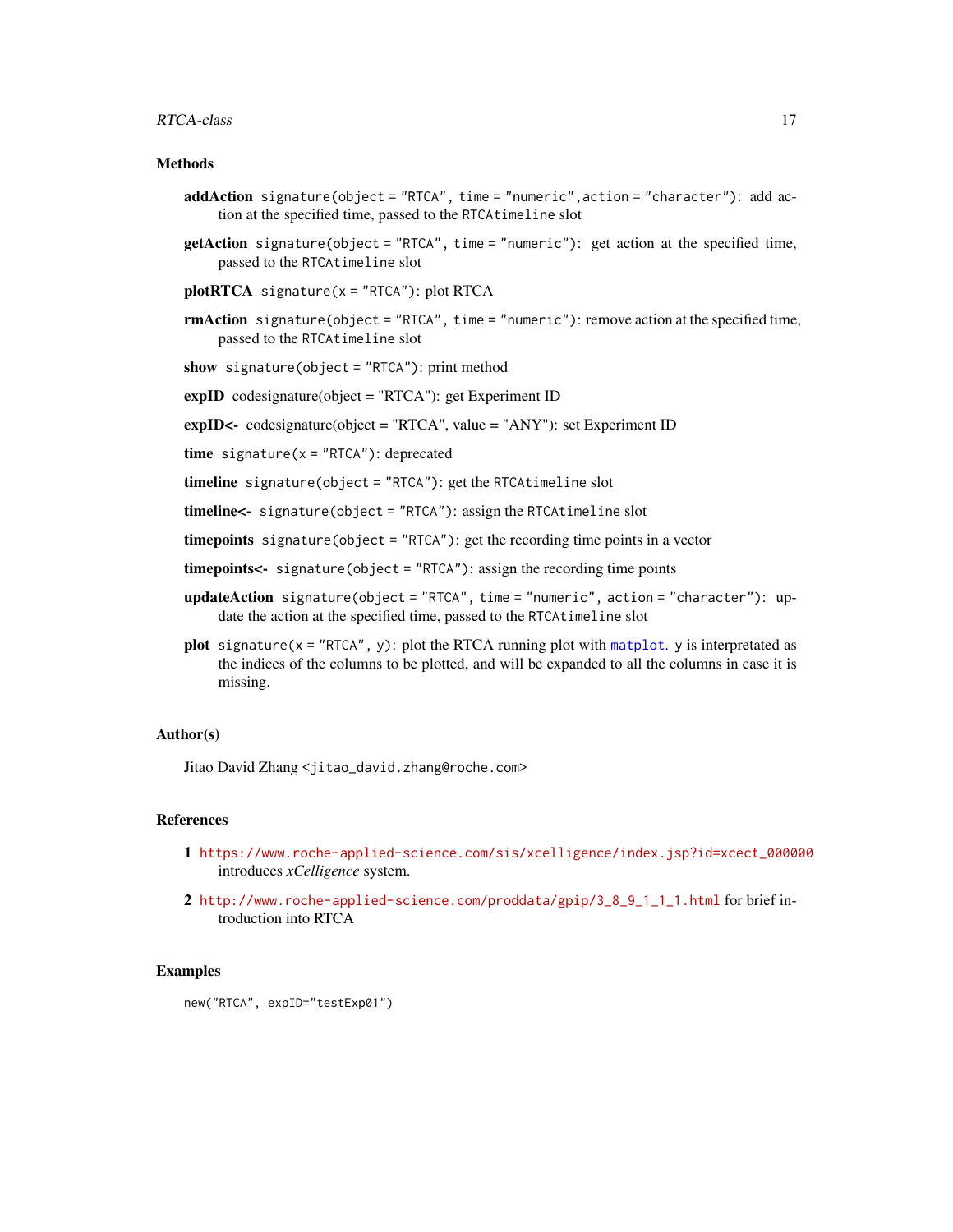<span id="page-17-0"></span>RTCAtimeline-class *Class "RTCAtimeline"*

#### Description

Time line of actions performed by the xCelligence device, supporting CRUD manipulations (create, read, update and delete).

#### Objects from the Class

Objects can be created by calls of the form new("RTCAtimeline"). However, it is more common to be called implicitly by creating an instance of [RTCA](#page-15-1) object.

#### Slots

- actionTrack: Object of class "data.frame", records action track in the form of two-column data.frame. The two columns must have the names 'time' and 'action'.
- timeUnit: Object of class "character", recording the unit of time points stored in the actionTrack slot.
- startTime: Object of class "POSIXct", the absolute time when the measurement started (at the time point '0')

#### **Methods**

- addAction signature(object = "RTCAtimeline", time = "numeric", action = "character"): add action at the specified time
- actionTrack signature(object = "RTCAtimeline"): get the action track in the form of data. frame
- actionTrack<- signature(object = "RTCAtimeline", value = "data.frame"): assign the action track
- getAction signature(object = "RTCAtimeline", time = "numeric"): get action at the specified time
- orderAction signature(object = "RTCAtimeline"): order the action track by the time
- reset signature(object = "RTCAtimeline"): undo all editing of the object and reset it to the initial state
- rmAction signature(object = "RTCAtimeline", time = "numeric"): remove the action at the specified time
- timeUnit signature(object = "RTCAtimeline"): return the time unit used by the actiont track
- timeUnit<- signature(object = "RTCAtimeline", value = "character"): assign the time unit used by the actiont track
- start signature(object = "RTCAtimeline"): return the starting POSIXct time of the experiment
- timeUnit<- signature(object = "RTCAtimeline", value = "character"): assign the starting POSIXct time of the experiment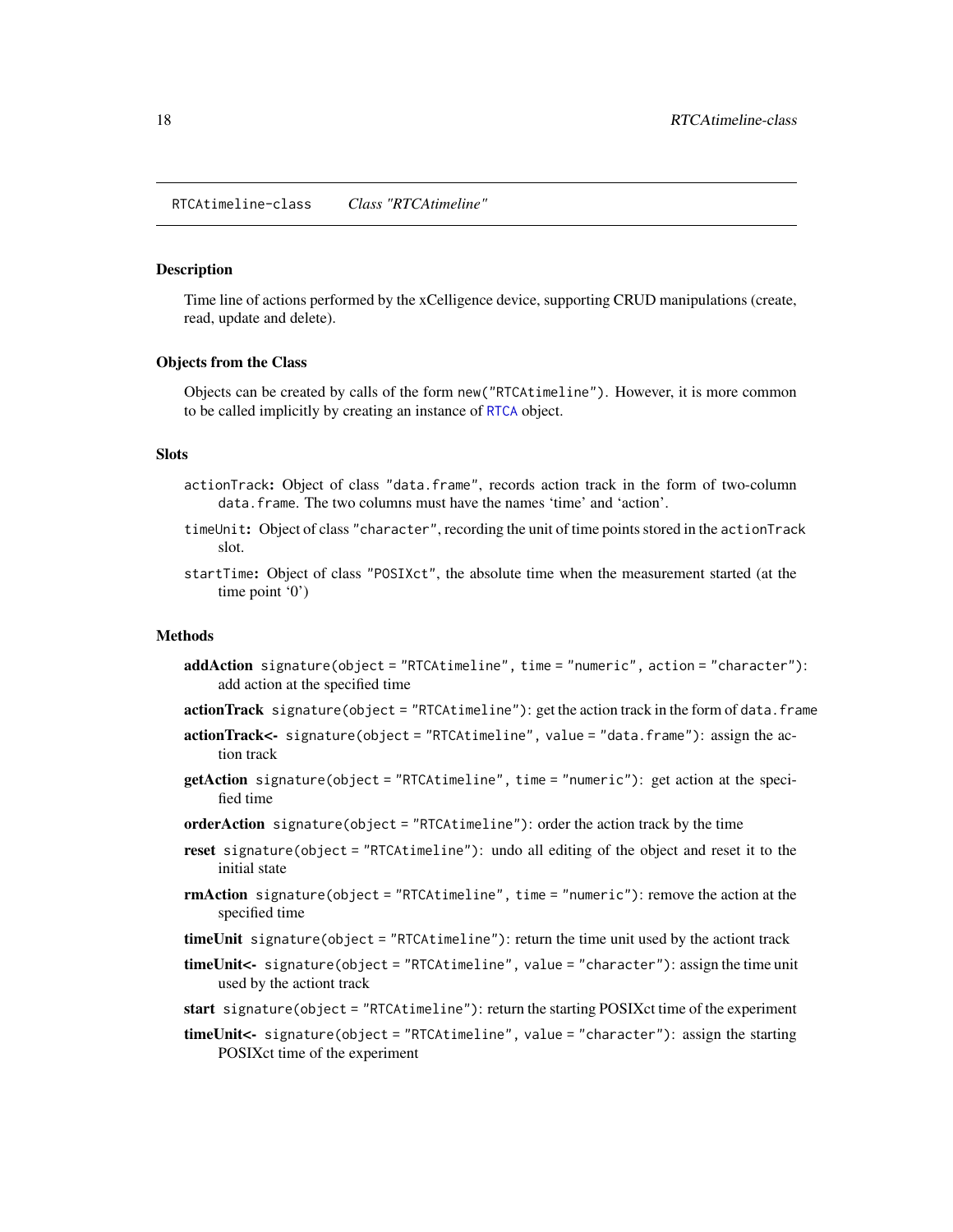#### <span id="page-18-0"></span>sliceRTCA 19

#### Author(s)

Jitao David Zhang <jitao\_david.zhang@roche.com>

## References

1 <http://www.xcelligence.roche.com/> introduces *xCelligence* system.

2 [http://www.roche-applied-science.com/proddata/gpip/3\\_8\\_9\\_1\\_1\\_1.html](http://www.roche-applied-science.com/proddata/gpip/3_8_9_1_1_1.html) for brief introduction into RTCA

#### See Also

**[RTCA](#page-15-1)** 

## Examples

```
tl <- new("RTCAtimeline")
show(tl)
```
## sliceRTCA *SLICE RTCA OBJECT WITH TIME*

## Description

Subset (slice) RTCA object with starting- and ending-time

#### Usage

sliceRTCA(x, start, end)

#### Arguments

| $\boldsymbol{\mathsf{x}}$ | An object of RTCA   |
|---------------------------|---------------------|
| start                     | numeric, start time |
| end                       | numeric, end time   |

## Details

In case the exact starting- or ending-time is not matched, the nearest time point will be used to subset.

## Value

An object of [RTCA](#page-15-1)

## Author(s)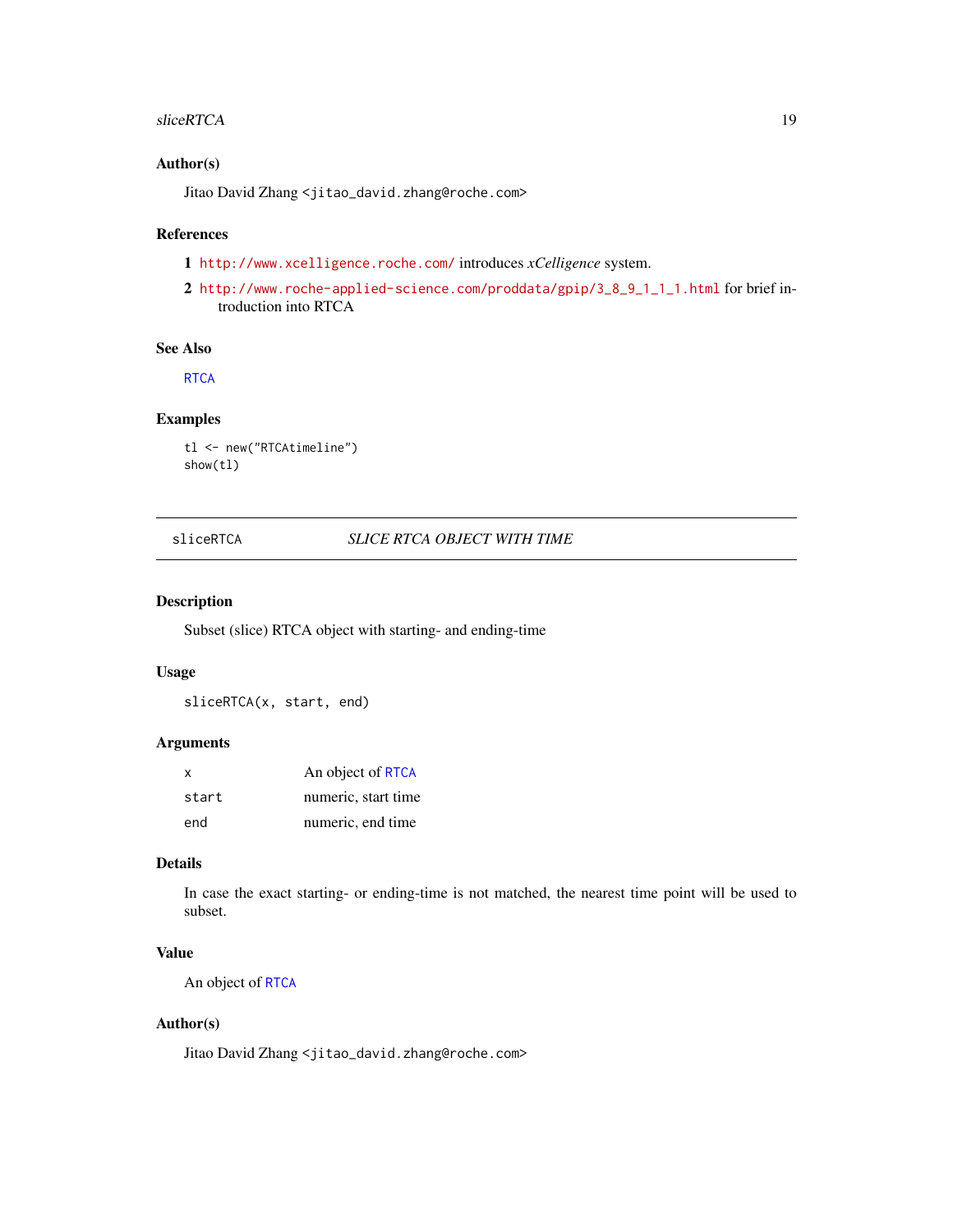## <span id="page-19-0"></span>Examples

```
require(RTCA)
ofile <- system.file("/extdata/testOutput.csv", package="RTCA")
x <- parseRTCA(ofile)
subx <- sliceRTCA(x, 20, 50)
```
<span id="page-19-1"></span>smoothTransform *SMOOTH TRANSFORM OF RTCA OBJECT*

#### Description

Smoothing the RTCA cell impedance measurement

#### Usage

```
smoothTransform(object, ...)
```
#### Arguments

| object                  | An object of RTCA                   |
|-------------------------|-------------------------------------|
| $\cdot$ $\cdot$ $\cdot$ | Parameters passed to smooth. spline |

## Details

smoothTransform smooths the RTCA cell impedance measurement by calling the function [smooth.spline](#page-0-0). This feature can be useful for visualiation purposes and in conjuction with other transformations.

## Value

An [RTCA](#page-15-1) object populated with smoothed values

#### Note

[ratioTransform](#page-13-1) performs ratio transformation recommended by the machine provider. [interpolationTransform](#page-7-1) for interpolating the RTCA data. [derivativeTransform](#page-5-1) returns cell impedance change rates and [rgrTransform](#page-14-1) calculates relative growth rate.

#### Author(s)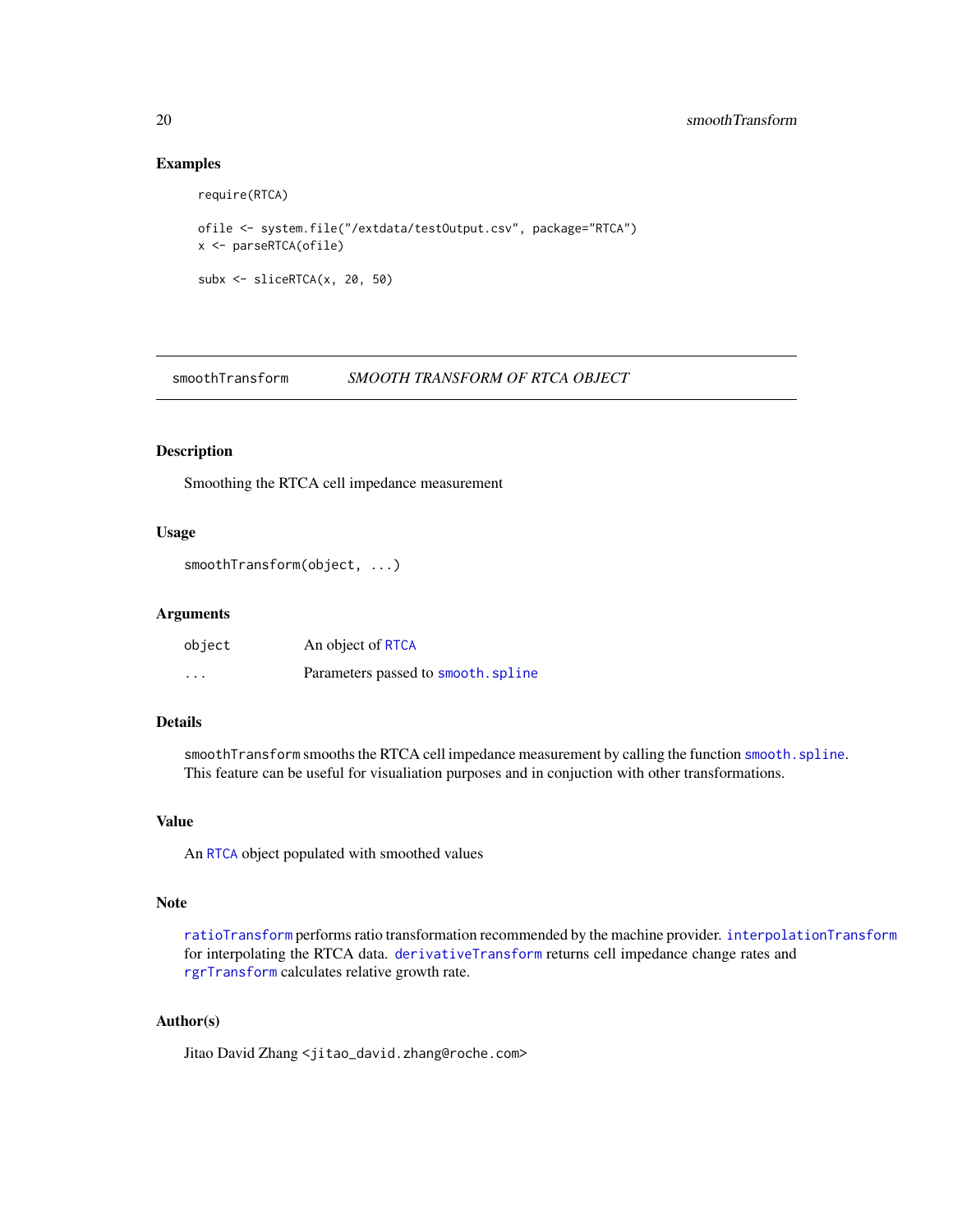## <span id="page-20-0"></span>spectramaxImport 21

#### Examples

```
require(RTCA)
ofile <- system.file("/extdata/testOutput.csv", package="RTCA")
x <- parseRTCA(ofile)
```

```
xSmooth <- smoothTransform(x)
```
spectramaxImport *Import output files from Spectramax spectrophotometer*

#### Description

Import output files from Spectramax spectrophotometer (plate reader) into the list format compatible with the cellHTS2 package.

## Usage

```
spectramaxImport(file, encoding="latin1")
```
#### Arguments

| file     | A Spectramax file                            |
|----------|----------------------------------------------|
| encoding | File character encoding, by default "latin1" |

## Details

The function imports output files from Spectramax plate reader, with which single-channel cellbased assays could be performed. Such assay includes WST-1 viability assay, which can be used to validate RTCA assay results.

#### Value

A list of two items: one data frame (no name) and one character vector (*txt*). The data frame contains following columns:

| well | Well indices $([A-Z][0-9][0-9]$ format) on the microtitre plate |
|------|-----------------------------------------------------------------|
| val  | Value of each well                                              |

The character vector *txt* contains a copy of the file contents.

## Author(s)

Jitao David Zhang <jitao\_david.zhang@roche.com>

## See Also

cellHTS2 package documentation.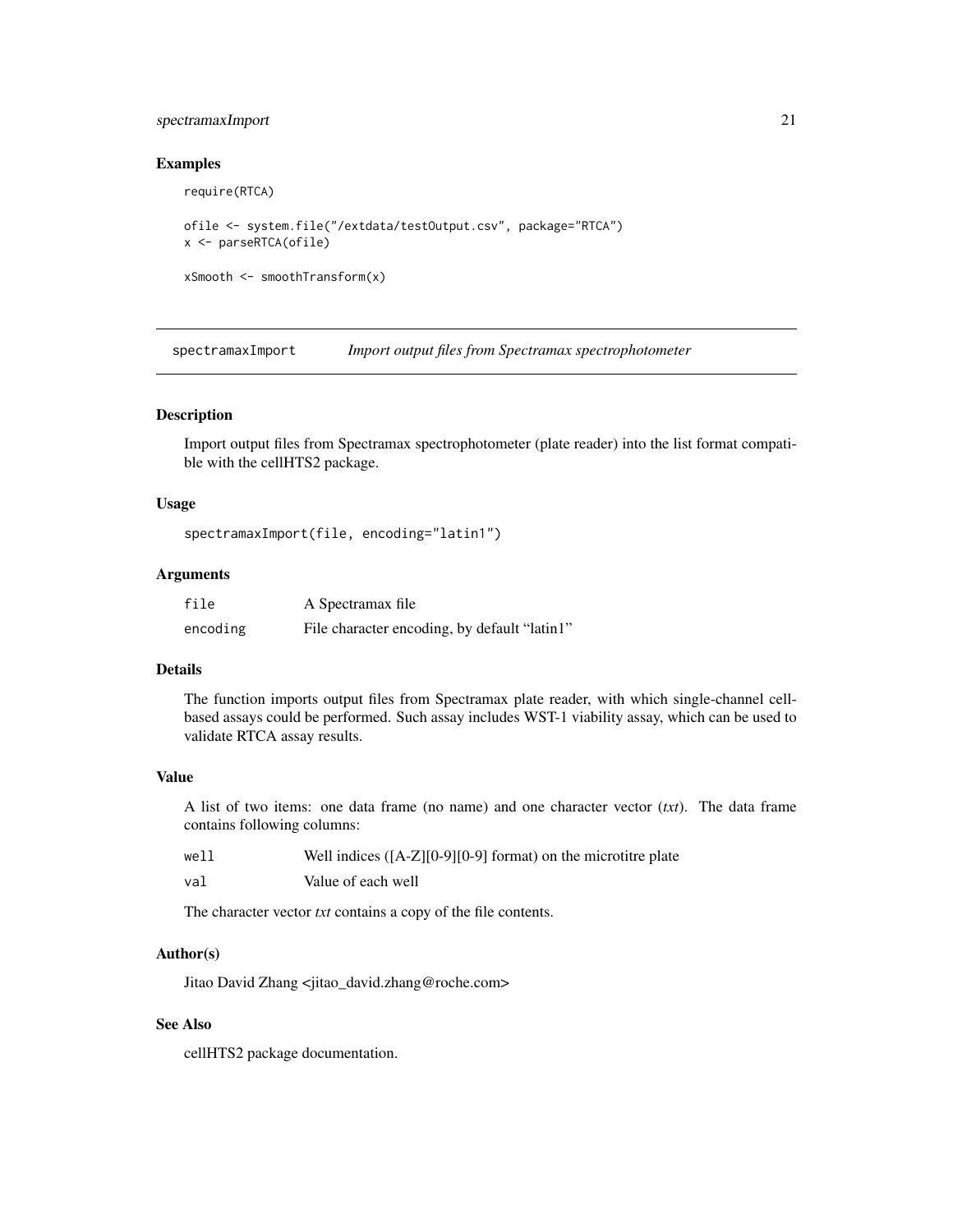## Examples

```
wstFiles <- dir(system.file("extdata", package="RTCA"),
pattern="^WST.*csv$", full.names=TRUE)
spectramaxImport(wstFiles[1])
## NOT RUN
## spectramaxImport also supports multiple files, in which case the
## result is a list of individual lists
spectramaxImport(wstFiles)
## END NOT RUN
```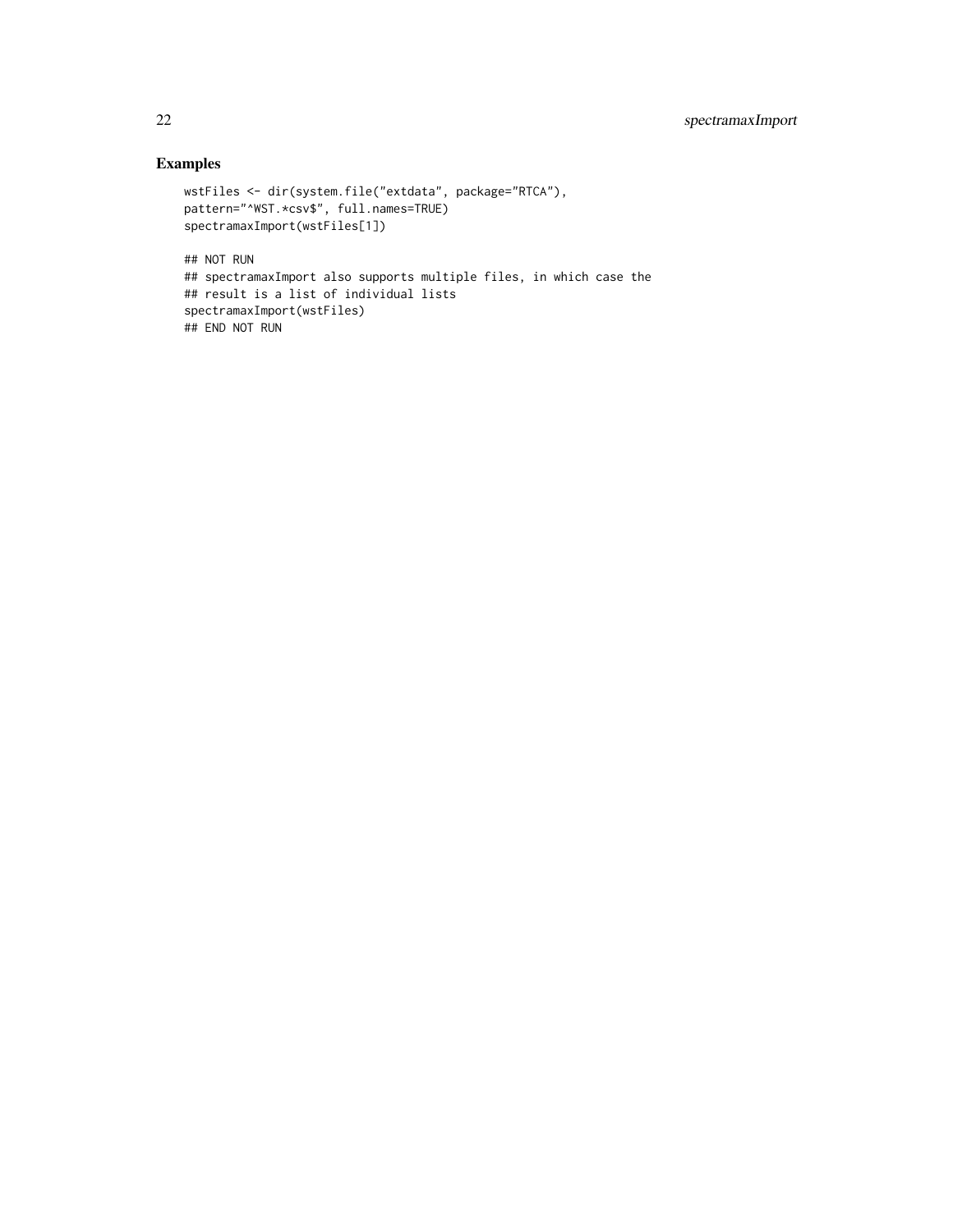# <span id="page-22-0"></span>**Index**

expID *(*RTCA-class*)*, [16](#page-15-0)

```
∗ IO
    parseRTCA, 10
∗ classes
    RTCA-class, 16
    RTCAtimeline-class, 18
∗ file
    parseRTCA, 10
∗ hplot
    controlView, 4
    plateView, 12
    plotGridEffect, 13
∗ misc
    factor2numeric, 7
∗ models
    rgrTransform, 15
∗ ts
    interpolationTransform, 8
actionTrack (RTCAtimeline-class), 18
actionTrack,RTCAtimeline-method
        (RTCAtimeline-class), 18
actionTrack<- (RTCAtimeline-class), 18
actionTrack<-,RTCAtimeline,data.frame-method
        (RTCAtimeline-class), 18
addAction (RTCAtimeline-class), 18
addAction,RTCA,numeric,character-method
        (RTCA-class), 16
addAction,RTCAtimeline,numeric,character-method
plot, 5, 12, 13
        (RTCAtimeline-class), 18
alphaNames, 2
alphaNames2Pos (alphaNames), 2
approx, 8
combineRTCA, 3
controlView, 4
derivativeTransform, 6, 14, 16, 20
derivativeTransform,RTCA-method
        (RTCA-class), 16
                                                expID,RTCA-method (RTCA-class), 16
                                                expID<- (RTCA-class), 16
                                                expID<-,RTCA-method (RTCA-class), 16
                                                factor2numeric, 7, 7
                                                getAction (RTCAtimeline-class), 18
                                                getAction,RTCA,numeric-method
                                                         (RTCA-class), 16
                                                getAction,RTCAtimeline,numeric-method
                                                         (RTCAtimeline-class), 18
                                                grep, 10
                                                interpolationTransform, 7, 8, 15, 16, 20
                                                interpolationTransform,RTCA-method
                                                         (RTCA-class), 16
                                                matplot, 17
                                                nearestTimeIndex, 9
                                                orderAction (RTCAtimeline-class), 18
                                                orderAction,RTCAtimeline-method
                                                         (RTCAtimeline-class), 18
                                                parseRTCA, 10, 16
                                                plateView, 12
                                                plot,RTCA-method (RTCA-class), 16
                                                plotGridEffect, 13
                                                plotRTCA,RTCA-method (RTCA-class), 16
                                                ratioTransform, 5, 9, 14, 16, 20
                                                ratioTransform,RTCA-method
                                                         (RTCA-class), 16
                                                read.table, 10
                                                relevels, 7
                                                relevels (factor2numeric), 7
                                                repairAlphaName (alphaNames), 2
```
reset *(*RTCAtimeline-class*)*, [18](#page-17-0)